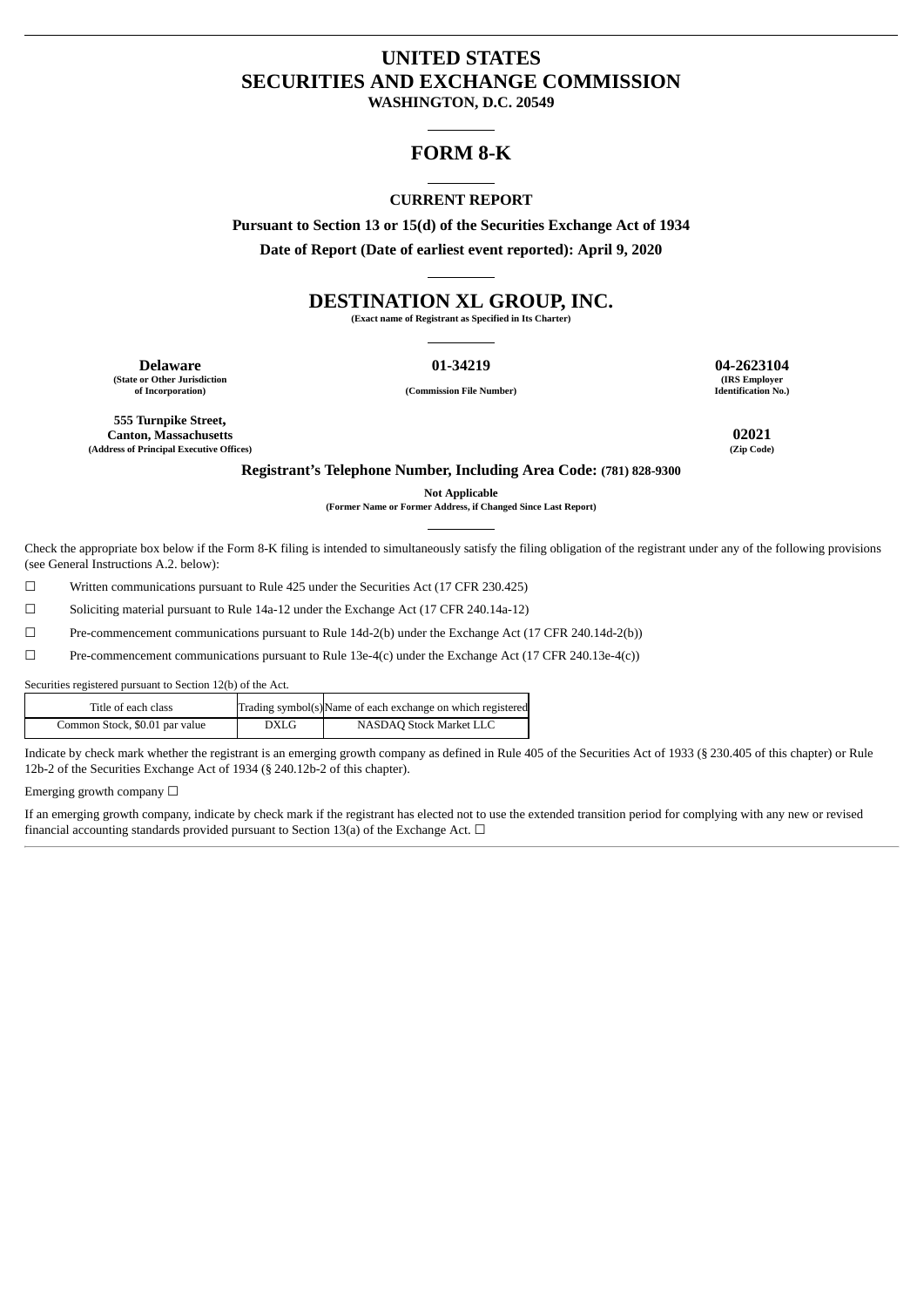### **Item 1.01 Entry into a Material Definitive Agreement.**

On April 15, 2020, Destination XL Group, Inc. (the "Company") amended its credit facility with Bank of America, N.A, as amended (the "Credit Agreement") by executing the Third Amendment to Seventh Amended and Restated Credit Agreement (the "Third Amendment").

The Third Amendment amends, among other things:

- the definition of "Permitted Indebtedness" to permit the Company the ability to enter into promissory notes with merchandise vendors in satisfaction of outstanding accounts payable for existing goods, in an aggregate amount not to exceed \$15.0 million;
- the financial covenant such that it is no longer a "springing" financial covenant but now requires that Availability at any time cannot be less than the greater of (i) 10% of the Revolving Loan Cap (calculated without giving effect to the FILO (first-in, lastout) Push Down Reserve) or (ii) \$10.0 million. Previously, the "springing" financial covenant was dependent on the Availability not being less than the greater of (i) 12.5% of the Revolving Loan Cap (calculated without giving effect to the FILO Push Down Reserve) or (ii) \$7.5 million;
- the FILO Advance Rates, which step-down over time, to extend the applicable advance rate for the first step by approximately seven months. As such, the 10% FILO Advance Rate was extended from May 24, 2020 to December 31, 2020, then it will decrease to 7.5% through May 24, 2021 and then to 5% for the remainder of the term of the first-in, last-out term loan facility ("FILO Facility");
- the FILO IP Advance Rate, which steps-down over time, to extend the applicable advance rates for the first step by approximately seven months. As such, the 50% FILO IP Advance Rate was extended from May 24, 2020 to December 31, 2020, then it will decrease to 45% through May 24, 2021, then it will decrease to 40% through May 24, 2022 and then to 35% for the remainder of the FILO Facility term;
- the Applicable Margins for the Company's revolving loan facility ("Revolving Facility") and its FILO Facility to increase the respective Applicable Margins for both LIBOR and Base Rate Loans by 150 basis points effective as of the date of the Third Amendment;
- the definition of "LIBOR Rate" to add a "LIBOR Floor" of 1.00% per annum;
- the Company's ability to declare or make Restricted Payments to state that no such payments may be made until after December 31, 2020, and thereafter subject to the conditions set forth in the Credit Agreement; and
- the Company's covenants to add an Excess Cash Amount requirement, which states that at no time when the Availability is less than 15% of the Borrowing Base shall the aggregate of the Company's DDA accounts exceed \$1.0 million.

The foregoing description of the Third Amendment does not purport to be complete and is qualified in its entirety by reference to the full text of the Third Amendment, which is filed herewith as Exhibit 10.1 and is incorporated herein by reference.

### **Item 3.01 Notice of Delisting or Failure to Satisfy a Continued Listing Rule or Standard; Transfer of Listing.**

On April 9, 2020, the Company received a letter (the "Notice") from the Listing Qualifications staff of The Nasdaq Stock Market LLC ("Nasdaq") indicating that, based upon the closing bid price of the Company's common stock for the last 30 consecutive business days, the

2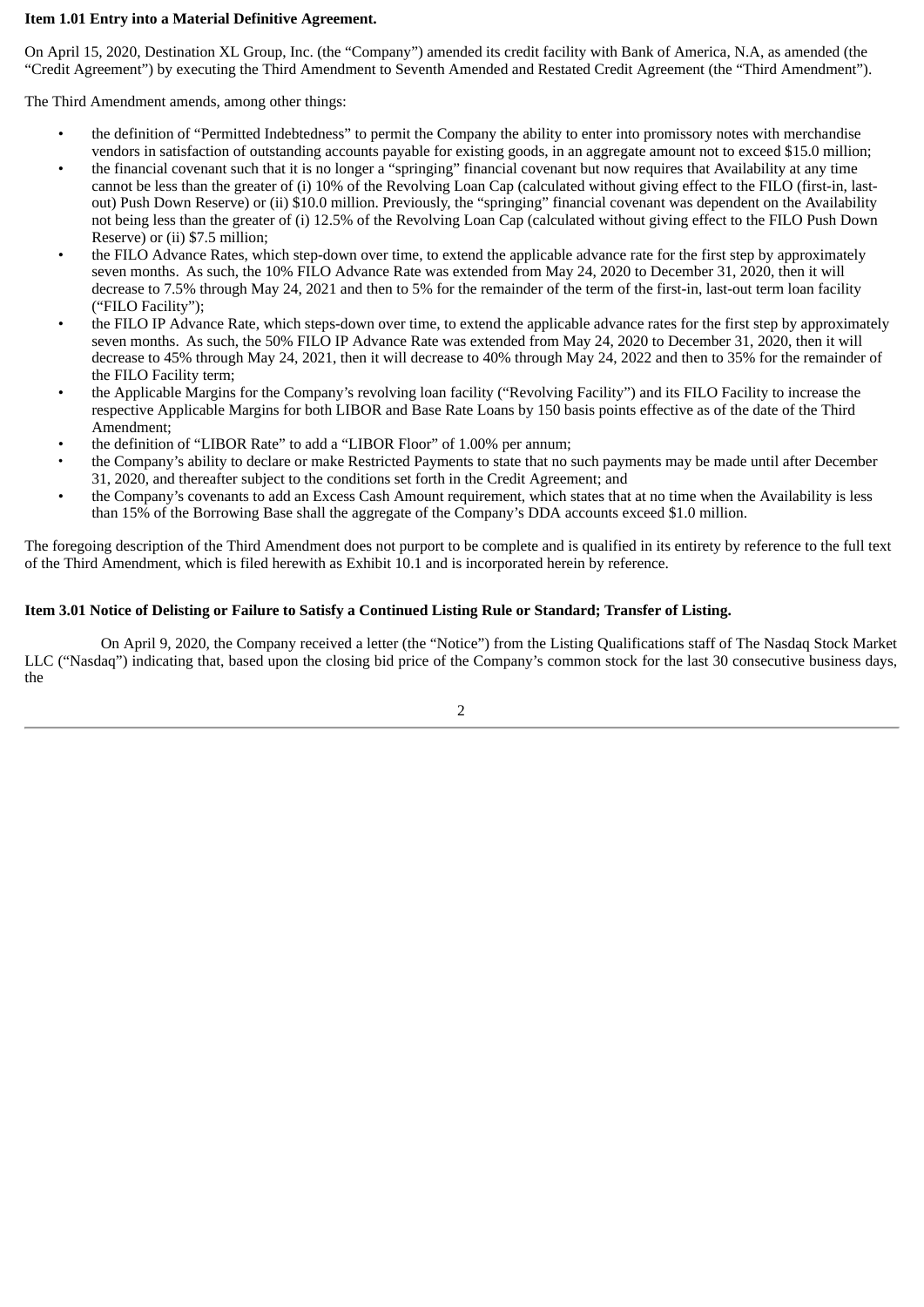Company no longer meets the requirement to maintain a minimum consolidated closing bid price of \$1.00 per share, as set forth in Nasdaq Listing Rule  $5450(a)(1)$ .

In accordance with Nasdaq Listing Rule  $5810(c)(3)(A)$ , the Company has been provided a period of 180 calendar days, or until October 6, 2020, in which to regain compliance. In order to regain compliance with the minimum bid price requirement, the consolidated closing bid price of the Company's common stock must be at least \$1.00 per share for a minimum of ten consecutive business days during this 180-day period. In the event that the Company does not regain compliance within this 180-day period, the Company may be eligible to seek an additional compliance period of 180 calendar days if it (i) transfers its listing to the Nasdaq Capital Market and (ii) meets the continued listing requirement for market value of publicly held shares and all other initial listing standards for the Nasdaq Capital Market, with the exception of the bid price requirement, and provides written notice to Nasdaq of its intent to cure the deficiency during this second compliance period, by effecting a reverse stock split, if necessary. However, if it appears to Nasdaq that the Company will not be able to cure the deficiency, or if the Company is otherwise not eligible, Nasdaq will provide notice to the Company that its common stock will be subject to delisting.

The Notice does not result in the immediate delisting of the Company's common stock from the Nasdaq Global Select Market. The Company intends to monitor the closing bid price of the Company's common stock to allow a reasonable period for the price to rebound from its recent decline but will continue to consider its available options to regain compliance. There can be no assurance that the Company will be able to regain compliance with the minimum bid price requirement or maintain compliance with the other listing requirements.

#### **Item 9.01 Financial Statements and Exhibits.**

(d) Exhibits

Exhibit No. Description

10.1 [Third Amendment to Seventh Amended and Restated Credit Agreement dated as of April 15, 2020, by and among Bank](#page-4-0) of America, N.A., as Administrative Agent and Collateral Agent, the Lenders identified therein, the Company, as Lead Borrower, the Company and CMRG Apparel, LLC, as Borrowers, and the Guarantors identified therein.

3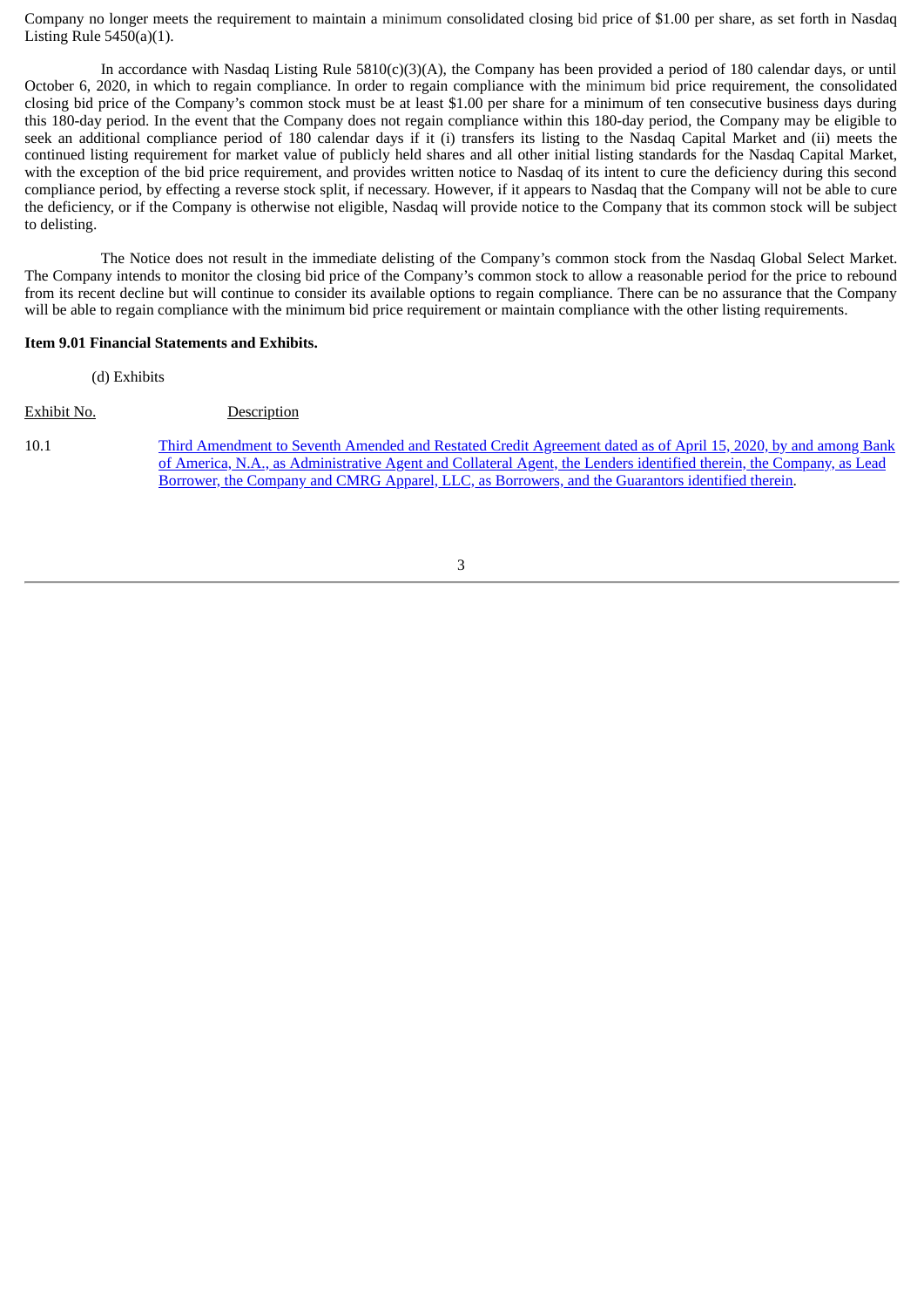### **SIGNATURES**

Pursuant to the requirements of the Securities Exchange Act of 1934, the registrant has duly caused this report to be signed on its behalf by the undersigned hereunto duly authorized.

DESTINATION XL GROUP, INC.

Date: April 16, 2020<br>By: /s/ Robert S. Molloy<br>Chief Administrative Officer, General Counsel and Secretary

4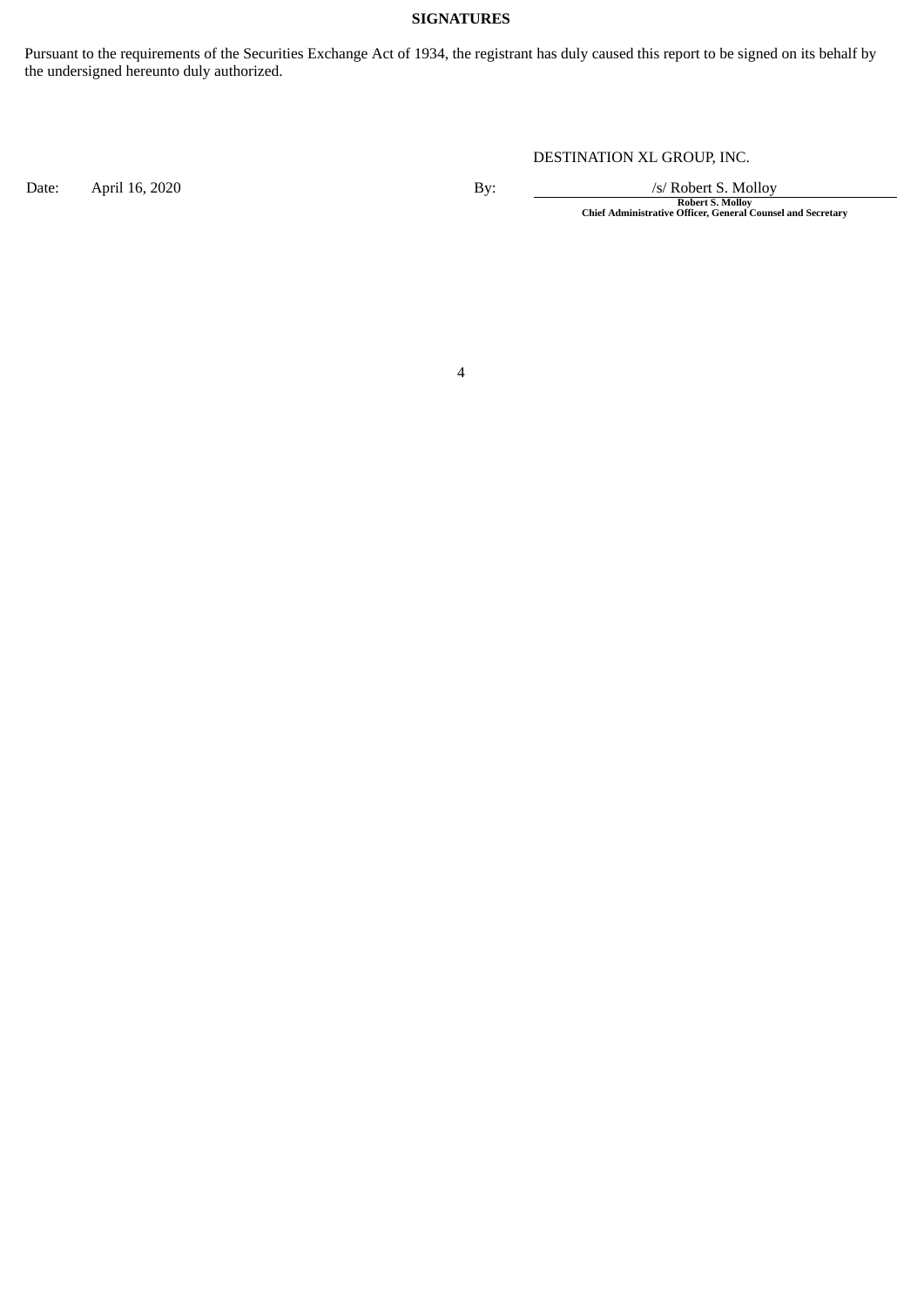#### THIRD AMENDMENT TO SEVENTH AMENDED AND RESTATED CREDIT AGREEMENT

<span id="page-4-0"></span>THIRD AMENDMENT TO SEVENTH AMENDED AND RESTATED CREDIT AGREEMENT (this "Third Amendment"), dated as of April 15, 2020, by and among **DESTINATION XL GROUP, INC.**, a Delaware corporation, for itself and as Lead Borrower (in such capacity, the "Lead Borrower") for the other Borrowers (individually, a "Borrower" and, collectively, the "Borrowers"), the Borrowers, the Guarantors, the Lenders party hereto and **BANK OF AMERICA, N.A.**, as Administrative Agent and Collateral Agent (in such capacities, the "Agent").

### WITNESSETH:

WHEREAS, the Borrowers, the Guarantors, the Lenders and the Agent, among others, have entered into a certain Seventh Amended and Restated Credit Agreement, dated as of May 24, 2018, as amended by a certain First Amendment to Seventh Amended and Restated Credit Agreement, dated as of June 3, 2019, and as amended by a certain Waiver and Second Amendment to Seventh Amended and Restated Credit Agreement, dated as of September 5, 2019 (as further amended, restated, supplemented or otherwise modified from time to time, the "Credit Agreement"); and

WHEREAS, the parties to the Credit Agreement desire to modify certain provisions of the Credit Agreement as provided herein;

NOW THEREFORE, in consideration of the mutual promises and agreements herein contained, the parties hereto hereby agree as follows:

- 1. Incorporation of Terms and Conditions of Credit Agreement. Except as amended hereby, all of the terms and conditions of the Credit Agreement (including, without limitation, all definitions set forth therein) are specifically incorporated herein by reference. Except as amended hereby, all capitalized terms used (including in the preamble hereto) but not otherwise defined herein shall have the same meaning as in the Credit Agreement, as applicable.
- 2. Representations and Warranties. Each Loan Party hereby represents and warrants that, as of the Third Amendment Effective Date, (i) no Default or Event of Default exists under the Credit Agreement or under any other Loan Document and (ii) all representations and warranties contained in the Credit Agreement or in any other Loan Document are true and correct in all material respects, except (i) to the extent that such representations and warranties specifically refer to an earlier date, in which case they are true and correct as of such earlier date, (ii) in the case of any representation and warranty qualified by materiality, they are true and correct in all respects.
- 3. Ratification of Loan Documents, Guaranties and Security Interests. The Credit Agreement, as hereby amended, and all other Loan Documents, are hereby ratified, confirmed and re-affirmed in all material respects and shall continue in full force and effect. Each Guarantor hereby acknowledges, confirms and agrees that its Guaranteed Obligations as a Guarantor under, and as defined in, the Facility Guaranty include, without limitation, all Obligations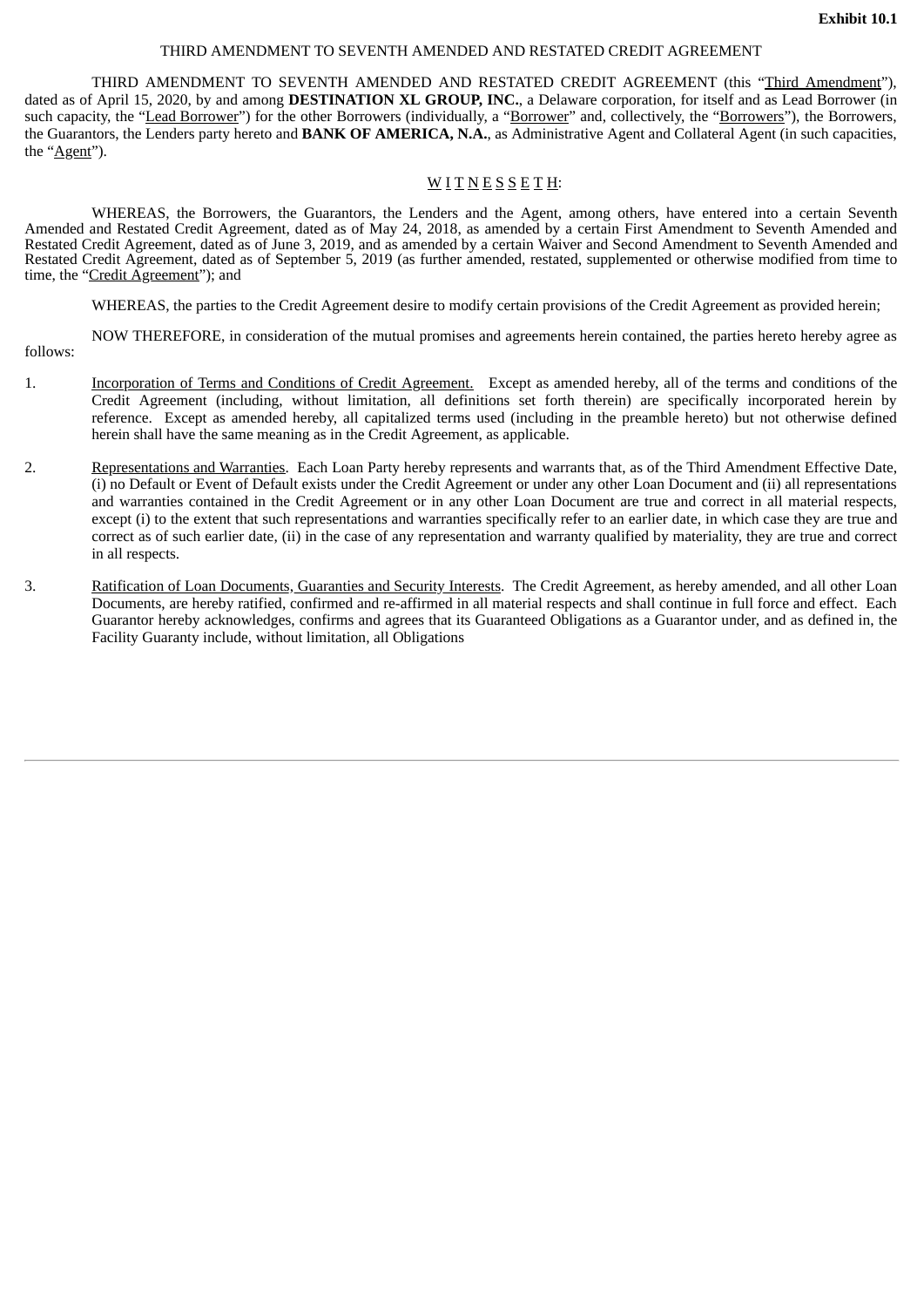of the Loan Parties at any time and from time to time outstanding under the Credit Agreement and the other Loan Documents, each as amended hereby. The Loan Parties hereby acknowledge, confirm and agree that the Loan Documents and any and all Collateral pledged to the Agent, for the benefit of the Secured Parties (as defined in the Security Agreement), pursuant to the Loan Documents as amended hereby shall continue to secure all applicable Obligations of the Loan Parties at any time and from time to time outstanding under the Credit Agreement (as amended hereby) and the other Loan Documents.

- 4. Amendments to Credit Agreement. Subject to the satisfaction or waiver of the conditions precedent set forth in Section 5 hereof:
	- a. Article I of the Credit Agreement is hereby amended as follows:
		- i. The definition of "Accelerated Borrowing Base Delivery Event" is hereby amended by deleting each reference to "twelve and one-half percent (12.5%)" and substituting "fifteen percent (15%)" in its stead.
		- ii. The pricing grid contained in subsection (b) of the definition of "Applicable Margin" is hereby deleted in its entirety and the following is substituted in its stead:

| Level | <b>Average Revolving</b><br><b>Availability</b> | Applicable Margin Applicable Margin Applicable Margin<br>that are LIBOR<br><b>Rate Loans</b> | that are Base Rate<br>Loans | are LIBOR<br>Rate Loans from<br>September 5, 2019<br>through May 24,<br>2021 | <b>Applicable Margin</b><br>for Revolving Loans for Revolving Loans for FILO Loans that for FILO Loans that for FILO Loans<br>are Base Rate Loans that are LIBOR<br>from September 5,<br>2019 through May<br>24, 2021 | <b>Applicable Margin</b><br>Rate Loans after<br>May 24, 2021<br>through the<br><b>Maturity Date</b> | <b>Applic</b><br>for FII<br>that ar<br>Loans<br>$2021$ tl<br>Matur |
|-------|-------------------------------------------------|----------------------------------------------------------------------------------------------|-----------------------------|------------------------------------------------------------------------------|-----------------------------------------------------------------------------------------------------------------------------------------------------------------------------------------------------------------------|-----------------------------------------------------------------------------------------------------|--------------------------------------------------------------------|
|       | Greater than 35% of 2.75%<br>the Borrowing Base |                                                                                              | 1.75%                       | 4.75%                                                                        | 3.75%                                                                                                                                                                                                                 | 4.25%                                                                                               | 3.25%                                                              |

-2-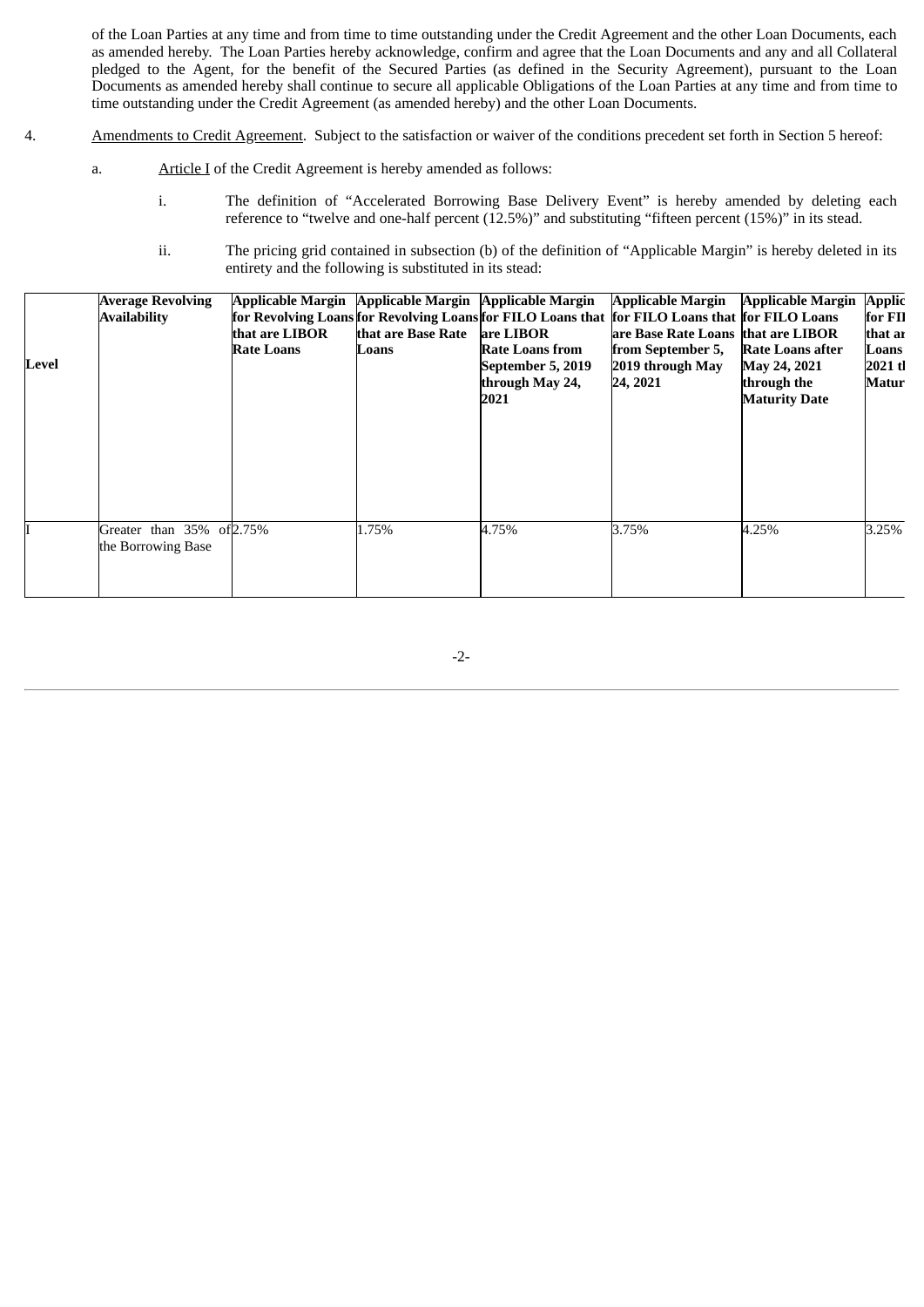| 11 | Less than or equal to $3.00\%$ | 2.00% | 5.00% | 4.00% | 4.50% | 3.50% |
|----|--------------------------------|-------|-------|-------|-------|-------|
|    | 35% of the Borrowing           |       |       |       |       |       |
|    | Base                           |       |       |       |       |       |
|    |                                |       |       |       |       |       |
|    |                                |       |       |       |       |       |
|    |                                |       |       |       |       |       |

iii. The definition of "Base Rate" is hereby deleted in its entirety and the following is substituted in its stead:

""Base Rate" means for any day a fluctuating rate per annum equal to the highest of (a) the Federal Funds Rate plus 1/2 of 1%, (b) the rate of interest in effect for such day as publicly announced from time to time by Bank of America as its "prime rate," and (c) the LIBOR Rate plus 1.00% (which rate, for the avoidance of doubt, shall not be less than the LIBOR Floor). The "prime rate" is a rate set by Bank of America based upon various factors including Bank of America's costs and desired return, general economic conditions and other factors, and is used as a reference point for pricing some loans, which may be priced at, above, or below such announced rate. Any change in such prime rate announced by Bank of America shall take effect at the opening of business on the day specified in the public announcement of such change. If the Base Rate is being used as an alternate rate of interest pursuant to Section 3.03 hereof, then the Base Rate shall be the greater of clauses (a) and (b) above and shall be determined without reference to clause (c) above.

- i. The definition of "Disposition" is hereby amended by adding "and whether effected pursuant to a Division or otherwise" in the second line of such definition after "whether in one transaction or in a series of transactions".
- ii. The definition of "Federal Funds Rate" is hereby deleted in its entirety and the following is substituted in its stead:

""Federal Funds Rate" means, for any day, the rate per annum calculated by the Federal Reserve Bank of New York based on such day's federal funds transactions by depository institutions (as determined in such manner as the Federal Reserve Bank of New York shall set forth on its public website from time to time) and published on the next succeeding Business Day by the Federal Reserve Bank of New York as the federal funds effective rate; provided that if the Federal Funds Rate as so determined would be less than zero, such rate shall be deemed to be zero for purposes of this Agreement."

-3-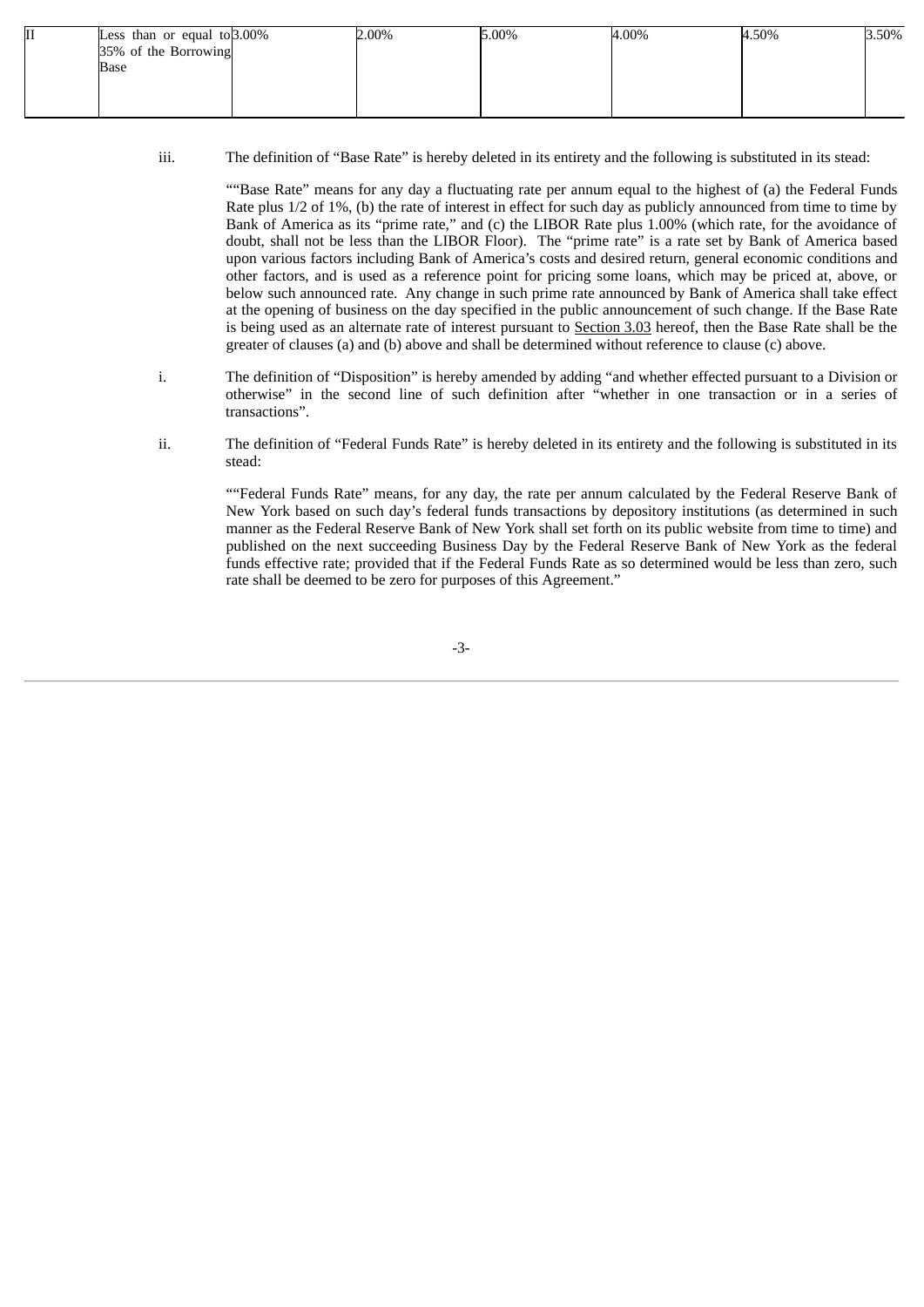iii. The definition of "FILO Advance Rate" is hereby deleted in its entirety and the following is substituted in its stead:

"FILO Advance Rate" shall mean the percentages set forth below:

| Period                                                                   | FILO Advance Rate |
|--------------------------------------------------------------------------|-------------------|
| From the Third Amendment Effective Date through 10%<br>December 31, 2020 |                   |
| From January 1, 2021 until May 24, 2021                                  | 7.5%              |
| From May 25, 2021 until the Maturity Date                                | 5%                |

### iv. The definition of "FILO IP Advance Rate" is hereby deleted in its entirety and the following is substituted in its stead:

"FILO IP Advance Rate" shall mean the percentages set forth below:

| Period                                          | <b>FILO IP Advance Rate</b> |
|-------------------------------------------------|-----------------------------|
| From the Third Amendment Effective Date 50%     |                             |
| through December 31, 2020                       |                             |
| From January 1, 2021 through May 24, 2021       | 45%                         |
| From May 25, 2021 through May 24, 2022          | 40%                         |
| From May 25, 2022 through the Maturity Date 35% |                             |

i. The definition of "LIBOR Rate" is hereby deleted in its entirety and the following is substituted in its stead:

""LIBOR Rate" means the higher of:

(i) the LIBOR Floor, and

(ii) (a) for any Interest Period with respect to a LIBOR Rate Loan, the rate per annum equal to the London Interbank Offered Rate as administered by ICE Benchmark Administration or any other Person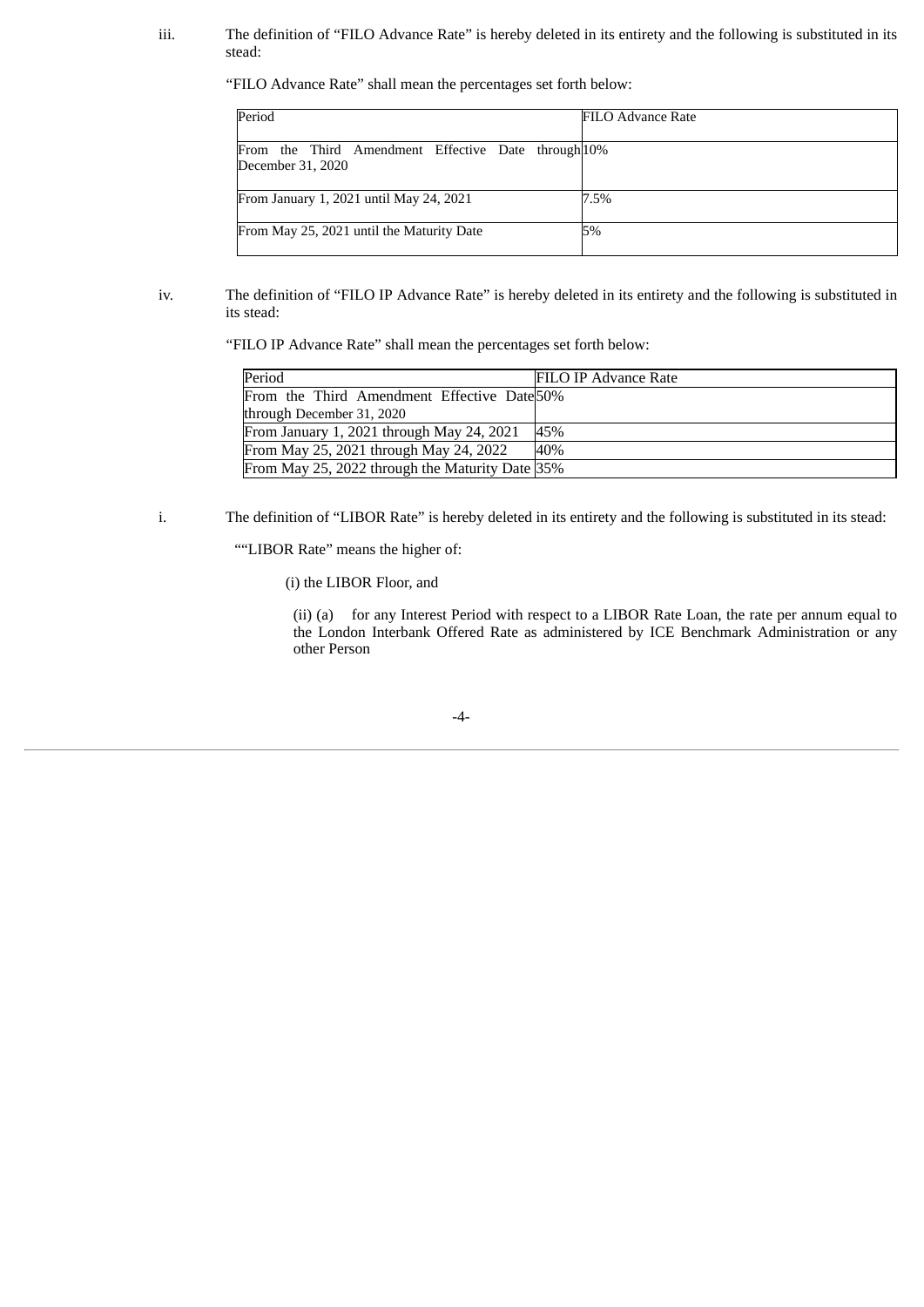that takes over the administration of such rate for U.S. Dollars for a period equal in length to such Interest Period ("LIBOR") as published on the applicable Bloomberg screen page (or such other commercially available source providing such quotations as may be designated by the Agent from time to time) at approximately 11:00 a.m., London time, two Business Days prior to the commencement of such Interest Period, for Dollar deposits (for delivery on the first day of such Interest Period) with a term equivalent to such Interest Period; and

(b) for any interest calculation with respect to a Base Rate Loan on any date, the rate per annum equal to LIBOR, at or about 11:00 a.m., London time determined two London Banking Days prior to such date for U.S. Dollar deposits with a term of one month commencing that day."

- i. The definition of "LIBOR Rate Loan" is hereby amended by deleting the reference to "Adjusted LIBOR Rate" and substituting "LIBOR Rate" in its stead.
- ii. The definition of "Permitted Indebtedness" is hereby amended by (i) deleting the conjunction "and" at the end of clause (i) therein, (ii) adding the following new clause (j) at the end thereof and (iii) relettering the existing clause (j) as clause  $(k)$ :

"(j) Indebtedness evidenced by promissory notes entered into with merchandise vendors in satisfaction of outstanding account payables balances for existing goods that have already been shipped and with interest rates, maturity and other terms that are otherwise acceptable to the Agent in an aggregate principal amount not to exceed \$15,000,000 in the aggregate; and"

- iii. The definitions of "Adjusted LIBOR Rate", "Covenant Compliance Event" and "Statutory Reserve Rate" are hereby deleted in their entirety.
- iv. By adding the following new definitions in appropriate alphabetical order:

""Adjustment" has the meaning specified in Section 3.03(b).

""BHC Act Affiliate" of a party means an "affiliate" (as such term is defined under, and interpreted in accordance with, 12 U.S.C.  $1841(k)$  of such party."

-5-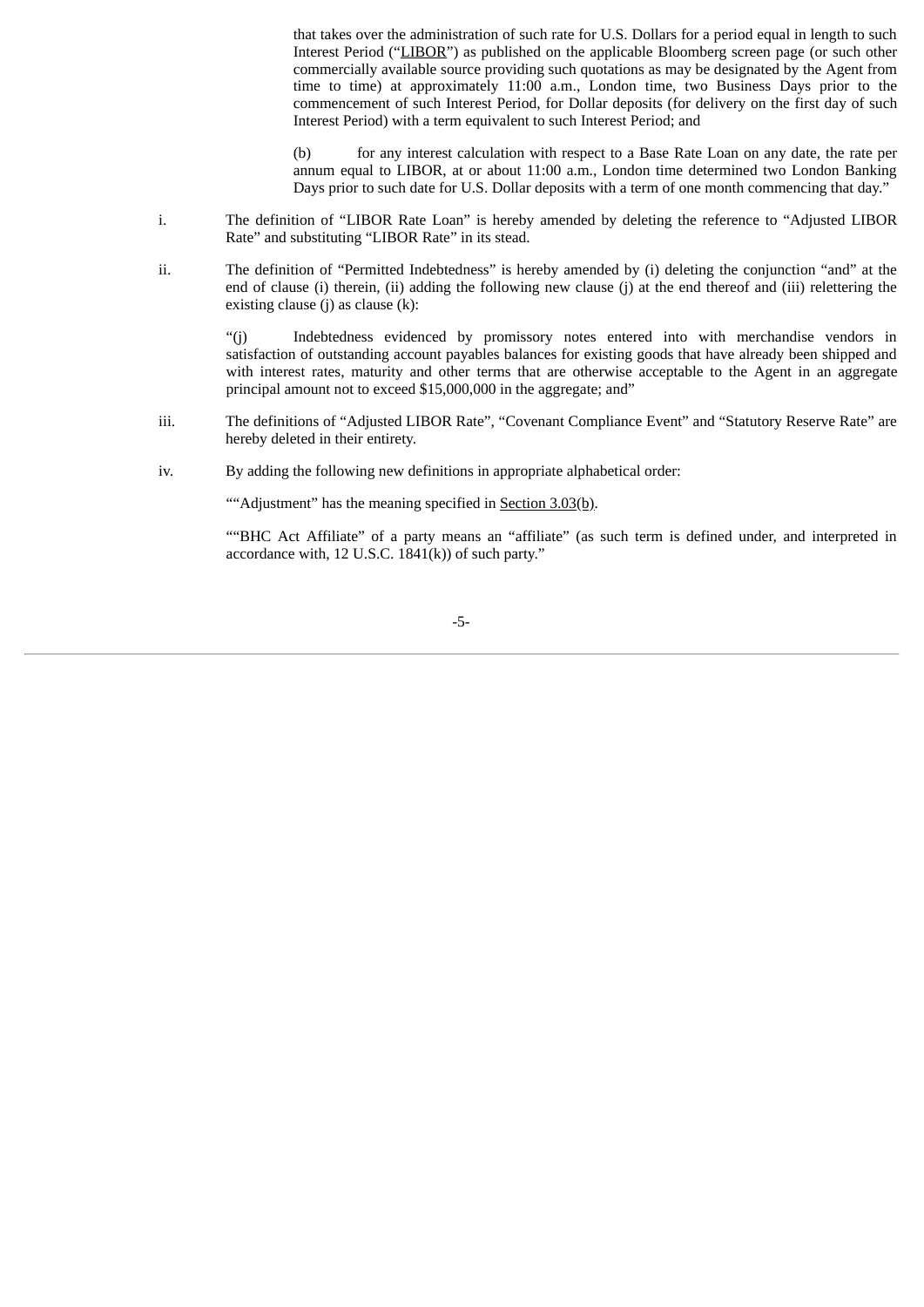""Covered Entity" means any of the following: (i) a "covered entity" as that term is defined in, and interpreted in accordance with, 12 C.F.R. § 252.82(b); (ii) a "covered bank" as that term is defined in, and interpreted in accordance with, 12 C.F.R. § 47.3(b); or (iii) a "covered FSI" as that term is defined in, and interpreted in accordance with, 12 C.F.R. § 382.2(b).'

""Covered Party" has the meaning specified in Section 10.26."

""Default Right" has the meaning assigned to that term in, and shall be interpreted in accordance with, 12 C.F.R. §§ 252.81, 47.2 or 382.1, as applicable."

"Dividing Person" has the meaning assigned to it in the definition of "Division."

"Division" means the division of the assets, liabilities and/or obligations of a Person (the "Dividing Person") among two or more Persons (whether pursuant to a "plan of division" or similar arrangement), which may or may not include the Dividing Person and pursuant to which the Dividing Person may or may not survive."

""LIBOR" has the meaning specified in the definition of LIBOR Rate."

""LIBOR Floor" means 1.00% per annum."

""LIBOR Screen Rate" means the LIBOR quote on the applicable screen page the Agent designates to determine LIBOR (or such other commercially available source providing such quotations as may be designated by the Agent from time to time)."

""LIBOR Successor Rate" has the meaning specified in Section 3.03(b).

""LIBOR Successor Rate Conforming Changes" means, with respect to any proposed LIBOR Successor Rate, any conforming changes to the definition of Base Rate, Interest Period, timing and frequency of determining rates and making payments of interest and other technical, administrative or operational matters as may be appropriate, in the discretion of the Agent, to reflect the adoption and implementation of such LIBOR Successor Rate and to permit the administration thereof by the Agent in a manner substantially consistent with market practice (or, if the Agent determines that adoption of any portion of such market practice is not administratively feasible or that no market practice for the administration of such LIBOR Successor Rate exists, in such other manner of administration as the Agent determines is

-6-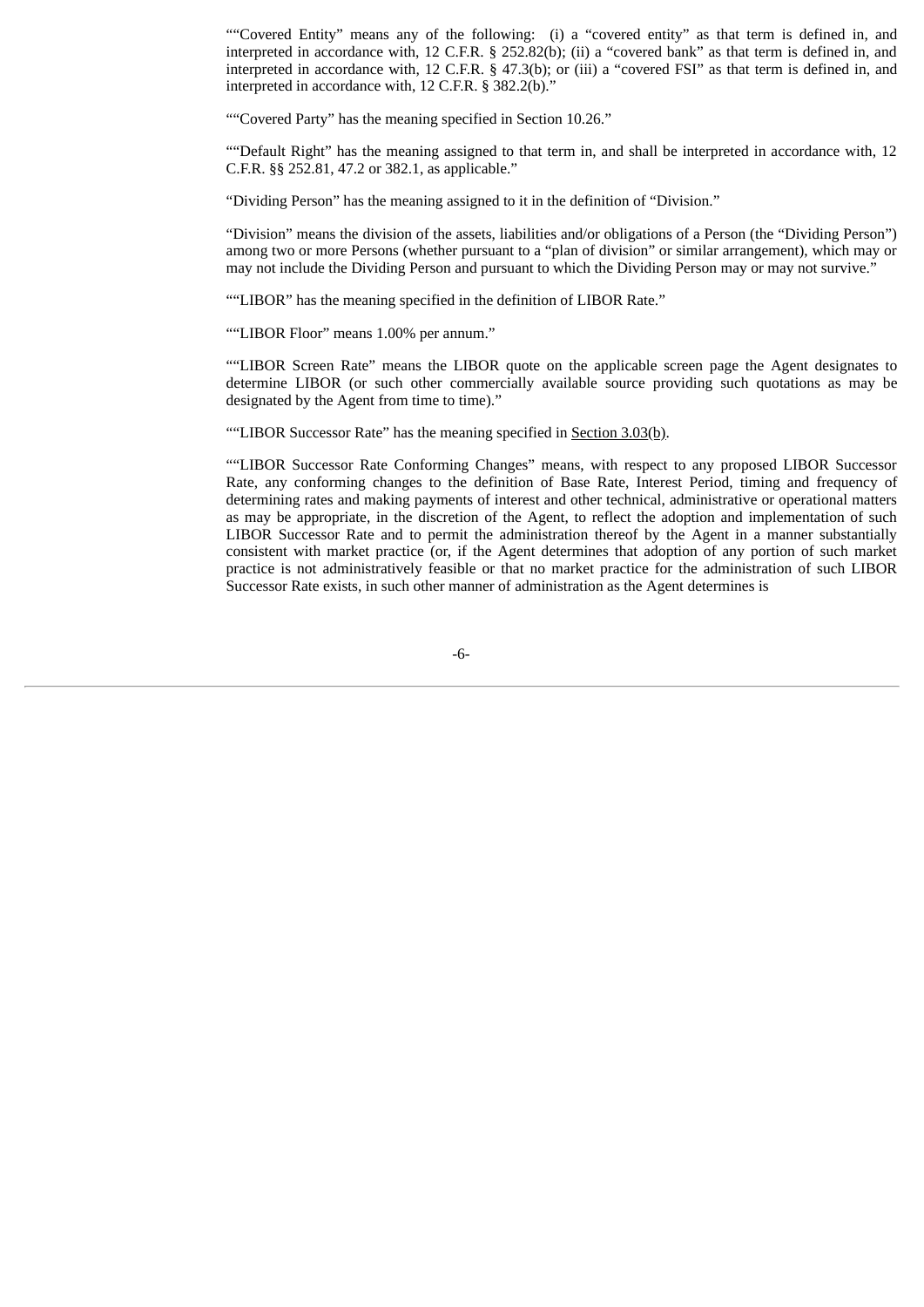reasonably necessary in connection with the administration of this Agreement)."

""London Banking Day" means any day on which dealings in Dollar deposits are conducted by and between banks in the London interbank eurodollar market."

""QFC Credit Support" has the meaning specified in Section 10.26. "

""Relevant Governmental Body" means the Federal Reserve Board and/or the Federal Reserve Bank of New York, or a committee officially endorsed or convened by the Federal Reserve Board and/or the Federal Reserve Bank of New York for the purpose of recommending a benchmark rate to replace LIBOR Rate in loan agreements similar to this Agreement."

""Scheduled Unavailability Date" has the meaning specified in Section 3.03(b).

""SOFR" with respect to any day means the secured overnight financing rate published for such day by the Federal Reserve Bank of New York, as the administrator of the benchmark (or a successor administrator) on the Federal Reserve Bank of New York's website (or any successor source) and, in each case, that has been selected or recommended by the Relevant Governmental Body. "

""SOFR-Based Rate" means SOFR or Term SOFR."

"Supported QFC" has the meaning specified in Section 10.26."

""Term SOFR" means the forward-looking term rate for any period that is approximately (as determined by the Agent) as long as any of the Interest Period options set forth in the definition of "Interest Period" and that is based on SOFR and that has been selected or recommended by the Relevant Governmental Body, in each case as published on an information service as selected by the Agent from time to time in its reasonable discretion."

""Third Amendment Effective Date" means April 15, 2020."

""U.S. Special Resolution Regimes" has the meaning specified in Section 10.26."

v. By adding the following new clause (e) at the end of Section 1.02 thereof:

"(e) Any reference herein to a merger, transfer, consolidation, amalgamation, consolidation, assignment, sale, disposition or transfer, or similar term, shall be

-7-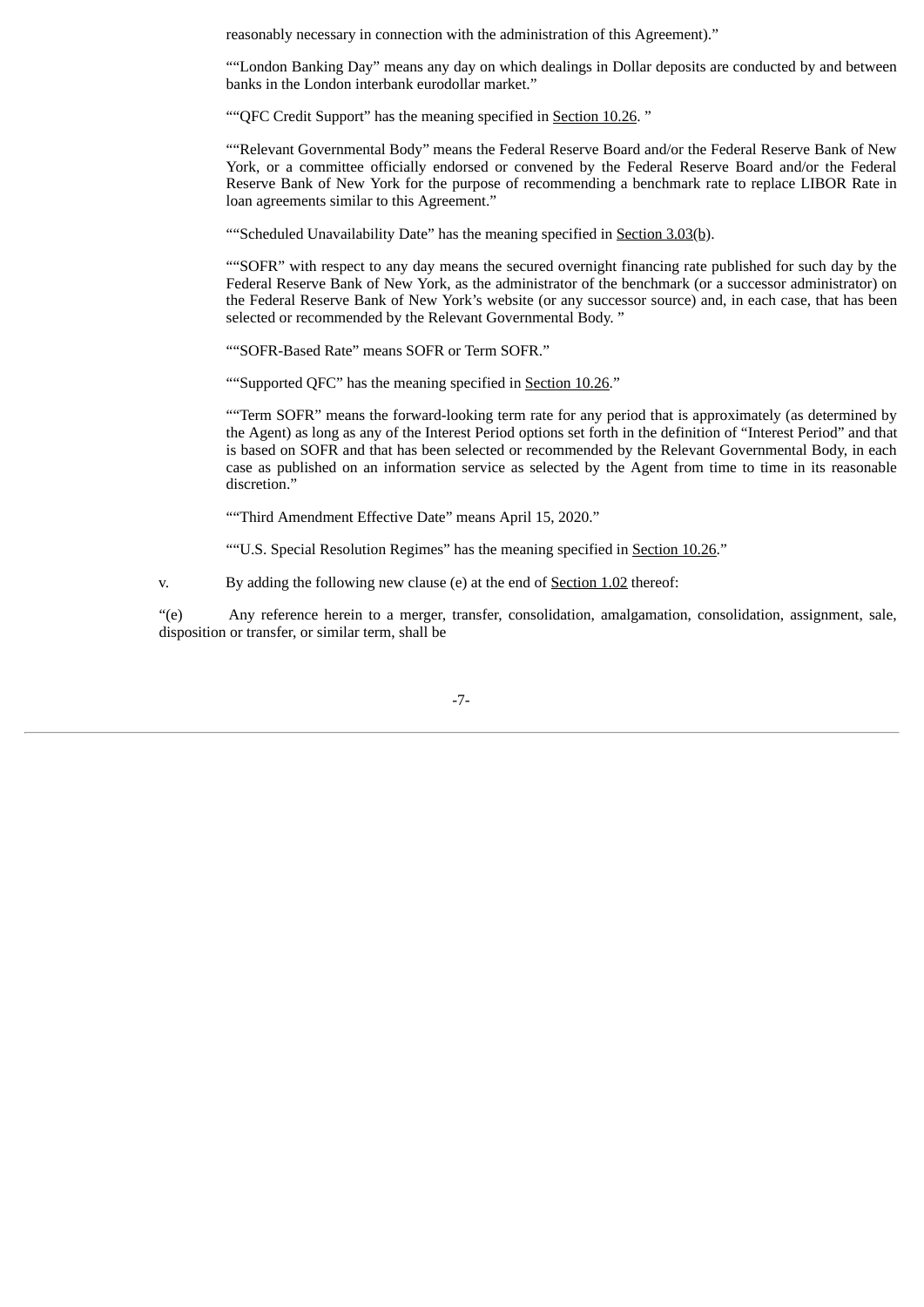deemed to apply to a division of or by a limited liability company, or an allocation of assets to a series of a limited liability company (or the unwinding of such a division or allocation), as if it were a merger, transfer, consolidation, amalgamation, consolidation, assignment, sale, disposition or transfer, or similar term, as applicable, to, of or with a separate Person. Any division of a limited liability company shall constitute a separate Person hereunder (and each division of any limited liability company that is a Subsidiary, joint venture or any other like term shall also constitute such a Person or entity)."

vi. By adding the following new Section 1.07 at the end of such Article I thereof:

"**1.07 Interest Rates**. The Agent does not warrant, nor accept responsibility, nor shall the Agent have any liability with respect to the administration, submission or any other matter related to the rates in the definition of "LIBOR Rate" or with respect to any rate that is an alternative or replacement for or successor to any of such rate (including, without limitation, any LIBOR Successor Rate) or the effect of any of the foregoing, or of any LIBOR Successor Rate Conforming Changes."

- b. Section 2.08 of the Credit Agreement is hereby amended by (i) deleting each reference in such Section to "Adjusted LIBOR Rate" and substituting "LIBOR Rate" in its stead and (ii) adding "and Section 3.03(b)" right before subclause  $(a)(i)$ .
- c. Section 3.02 of the Credit Agreement is hereby amended by adding "Subject to the provisions set forth in Section 3.03(b) below" at the beginning of such Section.
- d. Section 3.03 of the Credit Agreement is hereby amended by (i) labeling the existing paragraph in such Section as clause (a), (ii) adding "Subject to Section 3.03(b) below," to the beginning of such new clause (a) and (iii) adding the following new clause (b) at the end thereof:

"(b) Notwithstanding anything to the contrary in this Agreement or any other Loan Documents, if the Agent determines (which determination shall be conclusive absent manifest error), or the Lead Borrower or Required Lenders notify the Agent (with, in the case of the Required Lenders, a copy to the Lead Borrower) that the Lead Borrower or Required Lenders (as applicable) have determined, that:

adequate and reasonable means do not exist for ascertaining LIBOR for any requested Interest Period, including, without limitation, because the LIBOR Screen Rate is not available or published on a current basis and such circumstances are unlikely to be temporary; or

-8-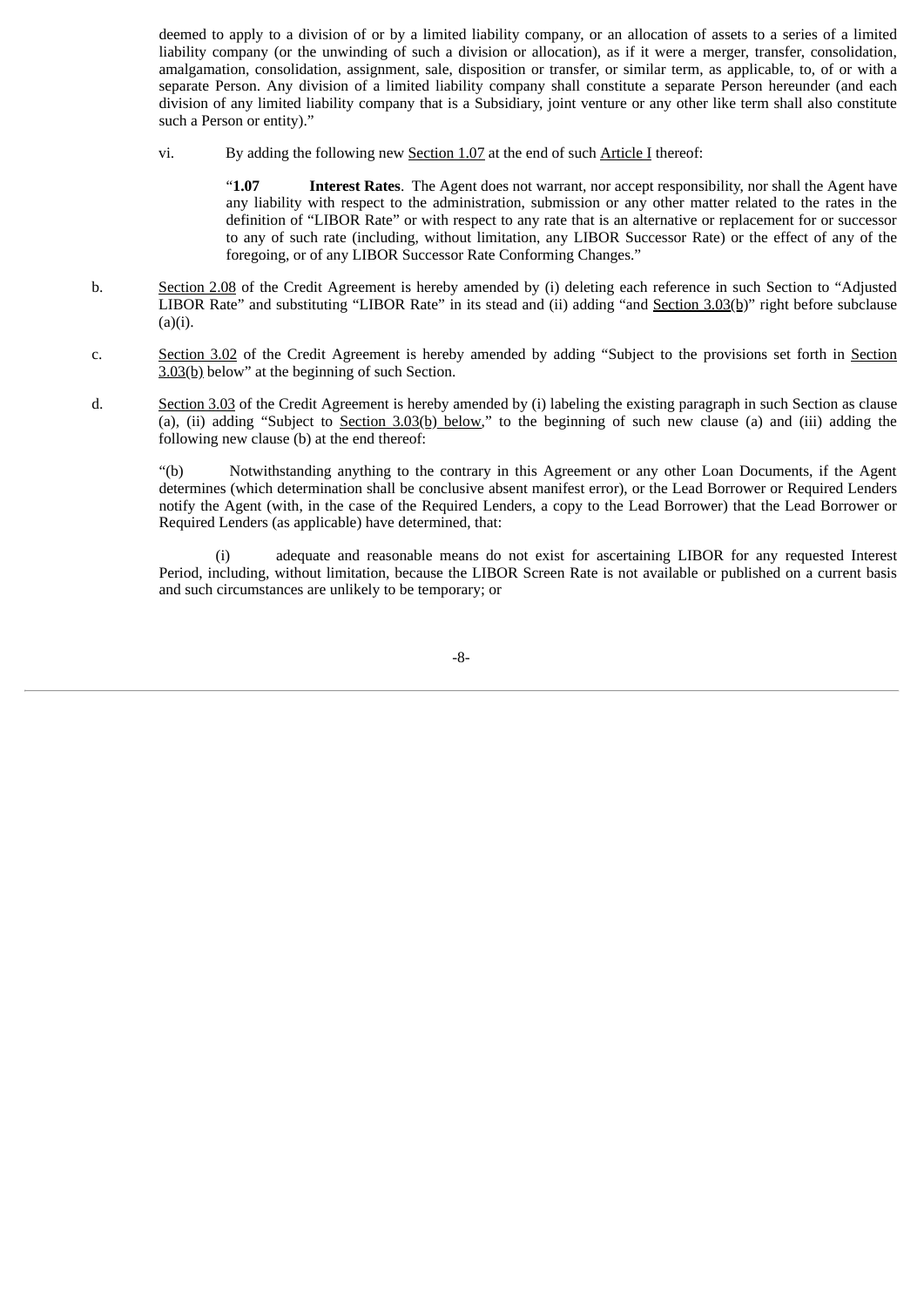(ii) the administrator of the LIBOR Screen Rate or a Governmental Authority having jurisdiction over the Agent has made a public statement identifying a specific date after which LIBOR or the LIBOR Screen Rate shall no longer be made available, or used for determining the interest rate of loans, provided that, at the time of such statement, there is no successor administrator that is satisfactory to the Agent, that will continue to provide LIBOR after such specific date (such specific date, the "Scheduled Unavailability Date"); or

(iii) syndicated loans currently being executed, or that include language similar to that contained in this Section 3.03, are being executed or amended (as applicable) to incorporate or adopt a new benchmark interest rate to replace LIBOR,

then, reasonably promptly after such determination by the Agent or receipt by the Agent of such notice, as applicable, the Agent and the Lead Borrower may amend this Agreement solely for the purpose of replacing LIBOR in accordance with this Section 3.03 with (x) one or more SOFR-Based Rates or (y) another alternate benchmark rate giving due consideration to any evolving or then existing convention for similar U.S. dollar denominated syndicated credit facilities for such alternative benchmarks and, in each case, including any mathematical or other adjustments to such benchmark giving due consideration to any evolving or then existing convention for similar U.S. dollar denominated syndicated credit facilities for such benchmarks, which adjustment or method for calculating such adjustment shall be published on an information service as selected by the Agent from time to time in its reasonable discretion and may be periodically updated (the "Adjustment;" and any such proposed rate, a "LIBOR Successor Rate"), and any such amendment shall become effective at 5:00 p.m. on the fifth Business Day after the Agent shall have posted such proposed amendment to all Lenders and the Lead Borrower unless, prior to such time, Lenders comprising the Required Lenders have delivered to the Agent written notice that such Required Lenders (A) in the case of an amendment to replace LIBOR with a rate described in clause (x), object to the Adjustment; or (B) in the case of an amendment to replace LIBOR with a rate described in clause  $(y)$ , object to such amendment; provided that for the avoidance of doubt, in the case of clause (A), the Required Lenders shall not be entitled to object to any SOFR-Based Rate contained in any such amendment. Such LIBOR Successor Rate shall be applied in a manner consistent with market practice; provided that to the extent such market practice is not administratively feasible for the Agent, such LIBOR Successor Rate shall be applied in a manner as otherwise reasonably determined by the Agent.

If no LIBOR Successor Rate has been determined and the circumstances under clause (i) above exist or the Scheduled Unavailability Date has occurred (as applicable), the Agent will promptly so notify the Lead Borrower and each Lender. Thereafter, (x) the obligation of the Lenders to make or maintain LIBOR

-9-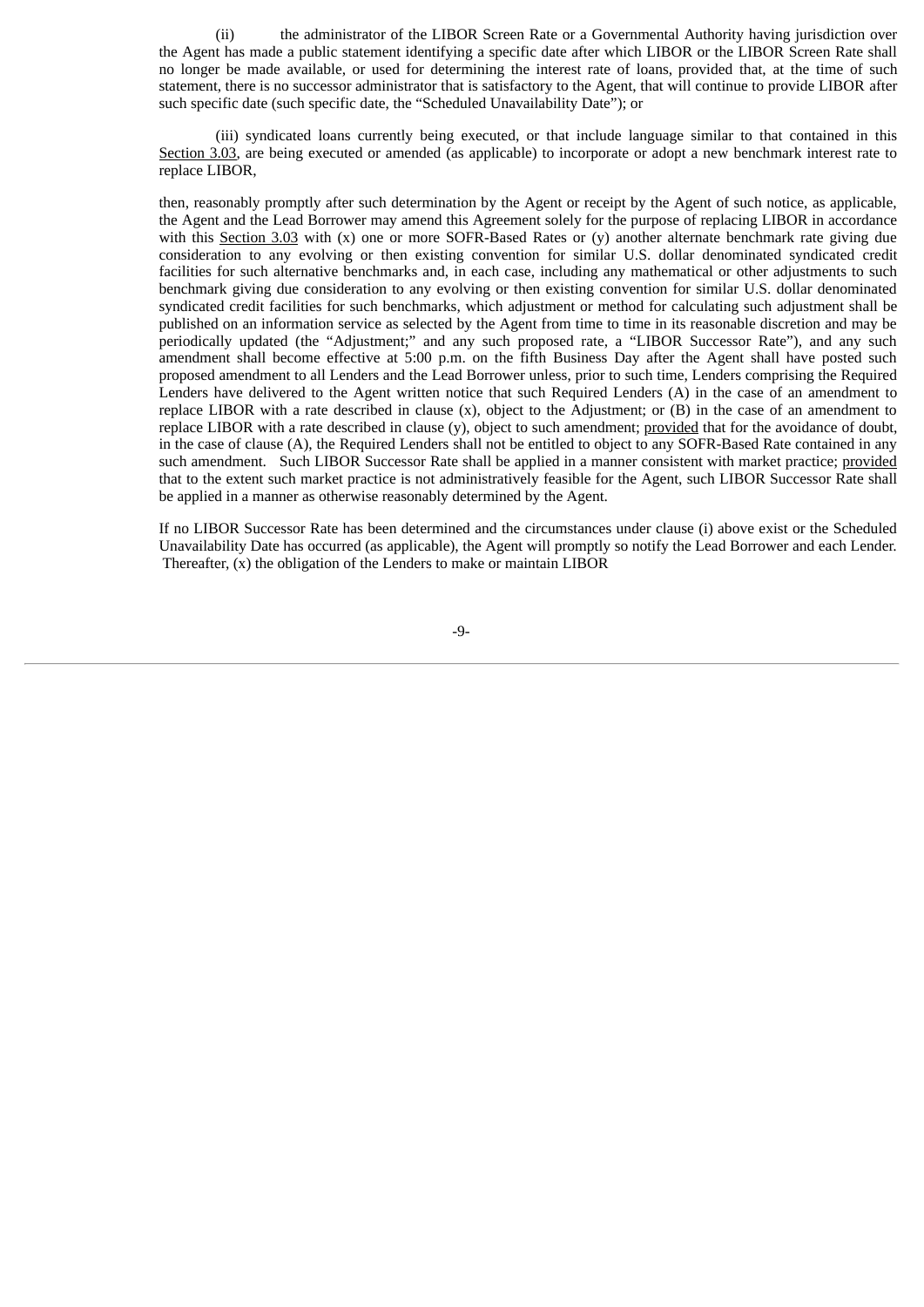Rate Loans shall be suspended, (to the extent of the affected LIBOR Rate Loans or Interest Periods), and (y) the LIBOR Rate component shall no longer be utilized in determining the Base Rate. Upon receipt of such notice, the Lead Borrower may revoke any pending request for a Borrowing of, conversion to or continuation of LIBOR Rate Loans (to the extent of the affected LIBOR Rate Loans or Interest Periods) or, failing that, will be deemed to have converted such request into a request for a Committed Borrowing of Base Rate Loans (subject to the foregoing clause (y)) in the amount specified therein.

Notwithstanding anything else herein, any definition of LIBOR Successor Rate shall provide that in no event shall such LIBOR Successor Rate be less than zero for purposes of this Agreement.

(c) In connection with the implementation of a LIBOR Successor Rate, the Agent will have the right to make LIBOR Successor Rate Conforming Changes from time to time and, notwithstanding anything to the contrary herein or in any other Loan Document, any amendments implementing such LIBOR Successor Rate Conforming Changes will become effective without any further action or consent of any other party to this Agreement; provided that, with respect to any such amendment effected, the Agent shall post each such amendment implementing such LIBOR Successor Conforming Changes to the Lenders reasonably promptly after such amendment becomes effective."

- e. Section 7.04 of the Credit Agreement is hereby amended by adding "(including, in each case, pursuant to a Division)" in the heading of such Section after "(or agree to do any of the foregoing)".
- f. The provisions of Article VII of the Credit Agreement are hereby amended as follows:
	- i. Section 7.06 of the Credit Agreement is hereby amended by deleting the introductory paragraph in its entirety and substituting the following paragraph in its stead:

"Declare or make, directly or indirectly, any Restricted Payment, or incur any obligation (contingent or otherwise) to do so, except that at any time after December 31, 2020, each of the following shall be permitted so long as no Default or Event of Default shall have occurred and be continuing prior, or immediately after giving effect, to the following, or would result therefrom:"

ii. Section 7.15 of the Credit Agreement is hereby deleted in its entirety and the following is substituted in its stead:

-10-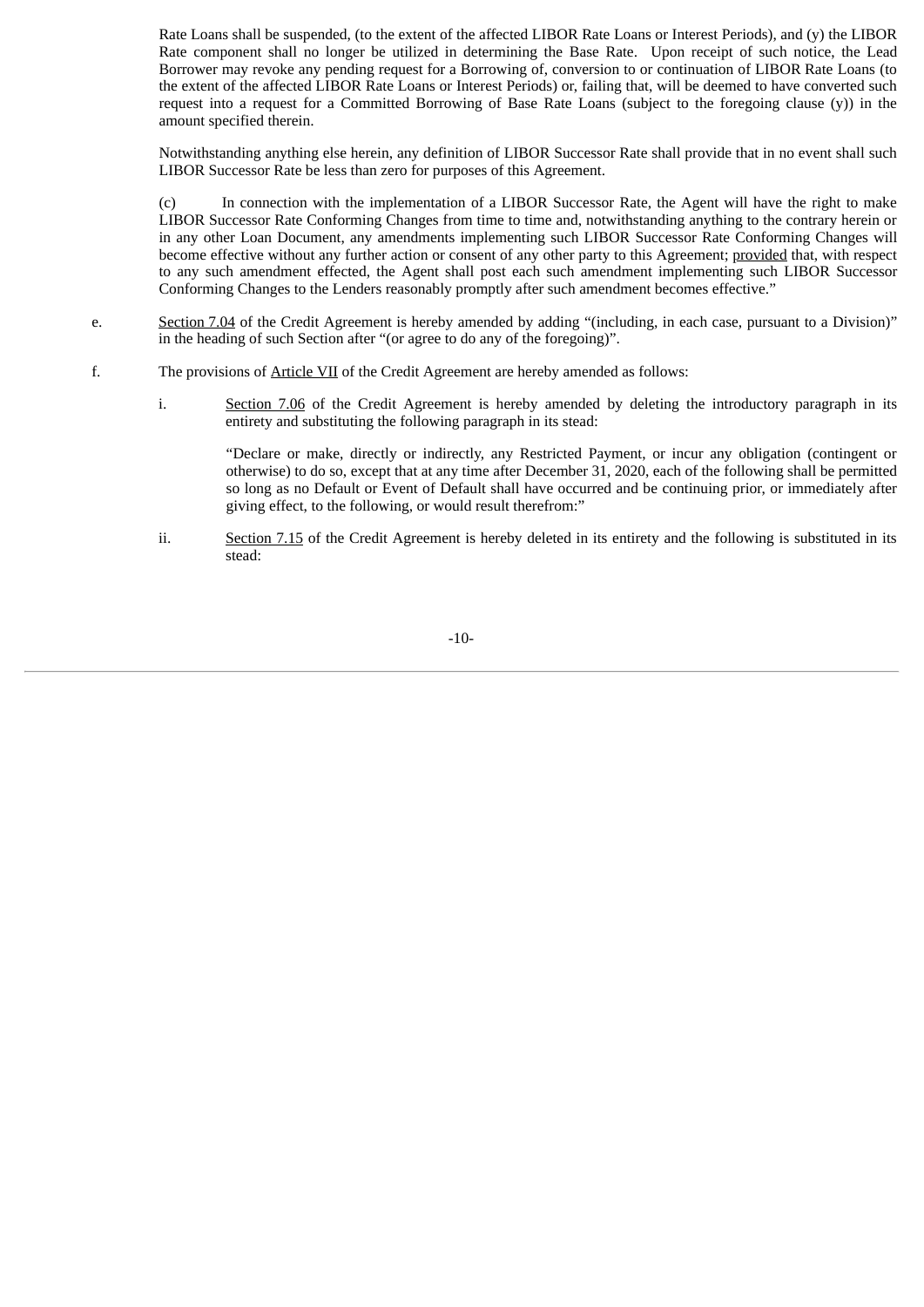"**7.15 Financial Covenant**. Permit Availability at any time to be less than the greater of (x) ten percent (10%) of the Revolving Loan Cap (calculated without giving effect to the FILO Push Down Reserve) or (y) \$10,000,000."

iii. Article VII of the Credit Agreement is hereby amended by adding the following new Section 7.16 at the end thereof:

"**7.16 Excess Cash Amounts.** The Loan Parties shall not permit the aggregate amount of cash in DDAs (including all disbursement accounts), the Controlled Accounts, and the Collection Account maintained by the Loan Parties to exceed \$1,000,000 at any time that Availability is less than fifteen percent (15%) of the Borrowing Base (calculated without giving effect to the FILO Push Down Reserve)."

- g. The provisions of Article X of the Credit Agreement are hereby amended as follows:
	- i. Section 10.01 of the Credit Agreement is hereby amended by adding "Subject to Section 3.03(b)" at the beginning of clause (a) of such Section.
	- ii. Article X of the Credit Agreement is hereby amended by (i) renumbering existing Section 10.26 as Section 10.27 and (ii) adding the following new Section 10.26 at the end thereof:

"**10.26 Acknowledgement Regarding Any Supported QFCs**. To the extent that the Loan Documents provide support, through a guarantee or otherwise, for any Swap Contract or any other agreement or instrument that is a QFC (such support, "QFC Credit Support", and each such QFC, a "Supported QFC"), the parties acknowledge and agree as follows with respect to the resolution power of the Federal Deposit Insurance Corporation under the Federal Deposit Insurance Act and Title II of the Dodd-Frank Wall Street Reform and Consumer Protection Act (together with the regulations promulgated thereunder, the "U.S. Special Resolution Regimes") in respect of such Supported QFC and QFC Credit Support (with the provisions below applicable notwithstanding that the Loan Documents and any Supported QFC may in fact be stated to be governed by the laws of the State of New York and/or of the United States or any other state of the United States):

(a) In the event a Covered Entity that is party to a Supported QFC (each, a "Covered Party") becomes subject to a proceeding under a U.S. Special Resolution Regime, the transfer of such Supported QFC and the benefit of such QFC Credit Support (and any interest and obligation in or under such Supported QFC and such QFC Credit Support, and any rights in property securing such Supported QFC or such QFC Credit Support) from such Covered Party will be effective to the same

-11-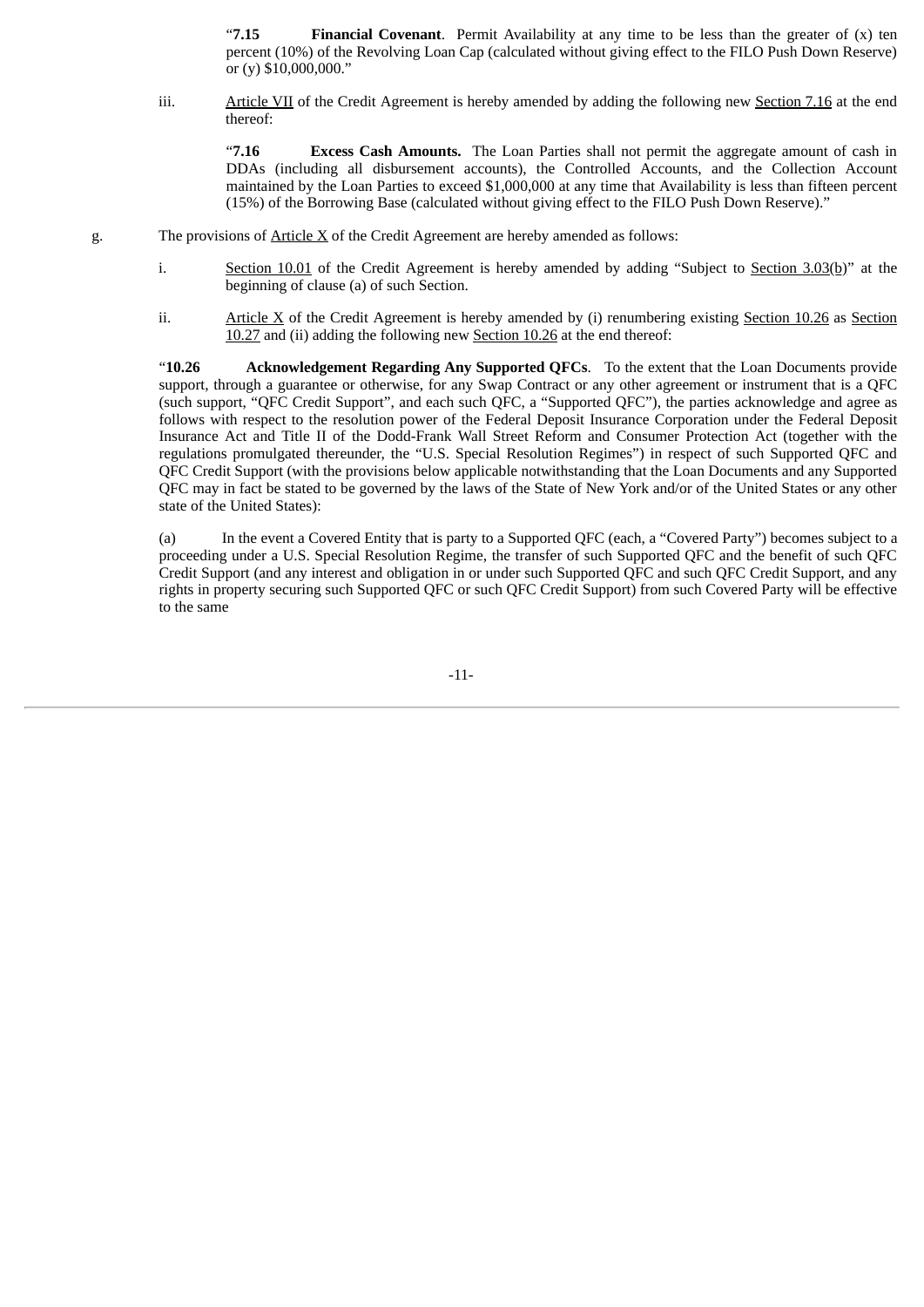extent as the transfer would be effective under the U.S. Special Resolution Regime if the Supported QFC and such QFC Credit Support (and any such interest, obligation and rights in property) were governed by the laws of the United States or a state of the United States. In the event a Covered Party or a BHC Act Affiliate of a Covered Party becomes subject to a proceeding under a U.S. Special Resolution Regime, Default Rights under the Loan Documents that might otherwise apply to such Supported QFC or any QFC Credit Support that may be exercised against such Covered Party are permitted to be exercised to no greater extent than such Default Rights could be exercised under the U.S. Special Resolution Regime if the Supported QFC and the Loan Documents were governed by the laws of the United States or a state of the United States. Without limitation of the foregoing, it is understood and agreed that rights and remedies of the parties with respect to a Defaulting Lender shall in no event affect the rights of any Covered Party with respect to a Supported QFC or any QFC Credit Support."

- h. Exhibit F of the Credit Agreement is hereby amended and restated in its entirety as of the Third Amendment Effective Date as set forth in Annex A hereto.
- 5. Conditions to Effectiveness. This Third Amendment shall not be effective until each of the following conditions precedent has been fulfilled to the satisfaction of the Agent (such date being the "Third Amendment Effective Date"):
	- a. This Third Amendment shall have been duly executed and delivered by the Loan Parties and the Required Supermajority Lenders. The Agent shall have received a fully executed original hereof.
	- b. All action on the part of each Loan Party necessary for the valid execution, delivery and performance by such Loan Party of this Third Amendment shall have been duly and effectively taken.
	- c. After giving effect to this Third Amendment, no Default or Event of Default shall have occurred and be continuing.
	- d. The Agent shall have received an updated Borrowing Base Certificate.
- 6. Loan Document. This Third Amendment shall constitute a Loan Document for all purposes.
- 7. Binding Effect. The terms and provisions hereof shall be binding upon the parties hereto and their successors and assigns and shall inure to the benefit of the Agent and each Lender and their respective successors and assigns.
- 8. Multiple Counterparts. This Third Amendment may be executed in counterparts (and by different parties hereto in different counterparts), each of which shall constitute an original,

-12-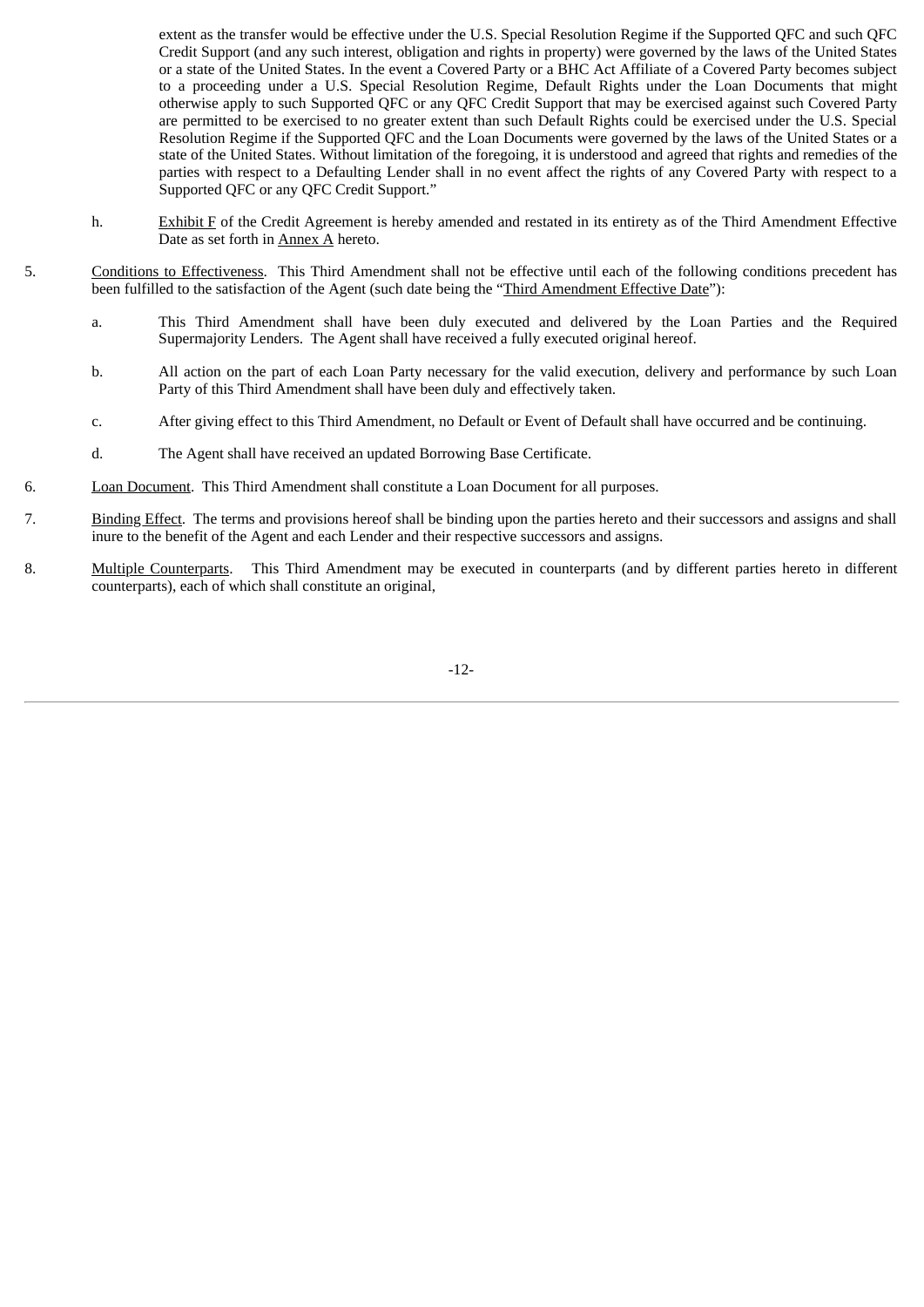but all of which when taken together shall constitute a single contract. Delivery of an executed counterpart of a signature page of this Third Amendment by telecopy, pdf or other electronic transmission shall be as effective as delivery of a manually executed counterpart of this Third Amendment.

- 9. Severability. If any provision of this Third Amendment is held to be illegal, invalid or unenforceable, (a) the legality, validity and enforceability of the remaining provisions of this Third Amendment shall not be affected or impaired thereby and (b) the parties shall endeavor in good faith negotiations to replace the illegal, invalid or unenforceable provisions with valid provisions the economic effect of which comes as close as possible to that of the illegal, invalid or unenforceable provisions. The invalidity of a provision in a particular jurisdiction shall not invalidate or render unenforceable such provision in any other jurisdiction.
- 10. Headings. The headings at various places in this Third Amendment are intended for convenience only and shall not affect the interpretation of this Third Amendment.
- 11. Governing Law. THIS THIRD AMENDMENT AND ANY CLAIMS, CONTROVERSY, DISPUTE OR CAUSE OF ACTION (WHETHER IN CONTRACT OR TORT OR OTHERWISE) BASED UPON, ARISING OUT OF OR RELATING TO THIS THIRD AMENDMENT AND THE TRANSACTIONS CONTEMPLATED HEREBY SHALL BE GOVERNED BY, AND CONSTRUED IN ACCORDANCE WITH, THE LAW OF THE STATE OF NEW YORK.

*[Signature Pages Follow]*

-13-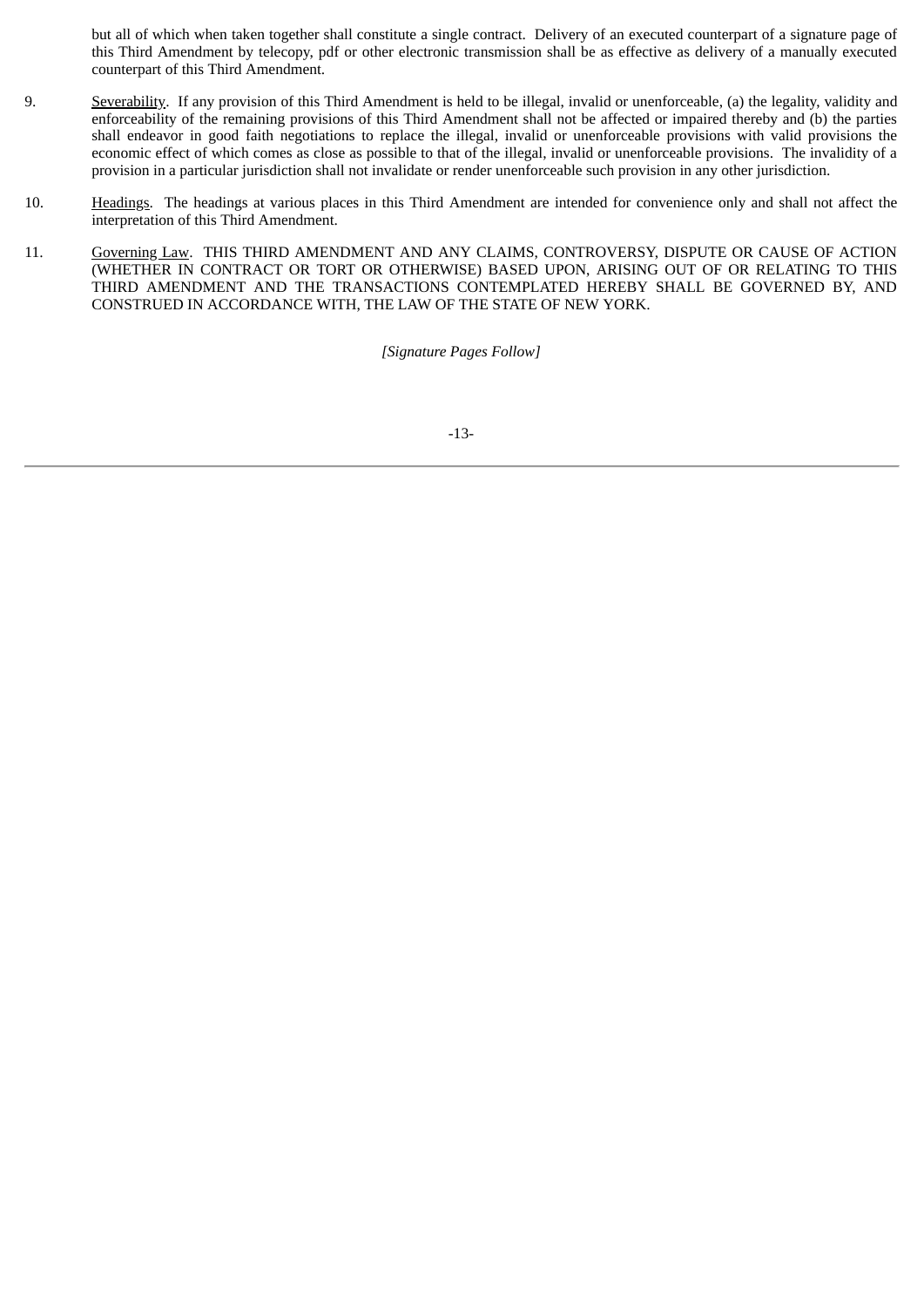IN WITNESS WHEREOF, this Third Amendment has been duly executed and delivered by each of the parties hereto as of the date first above written and is intended to take effect as a sealed instrument.

#### BORROWERS:

**DESTINATION XL GROUP, INC.**, as a Lead Borrower and a Borrower

By: /s/ Peter H. Stratton, Jr. Name: Peter H. Stratton, Jr. Title: Executive Vice President, Chief Financial Officer & Treasurer

#### **CMRG APPAREL, LLC**, as a Borrower

By: /s/ Peter H. Stratton, Jr. Name: Peter H. Stratton, Jr.<br>Title: Executive Vice Presid Executive Vice President, Chief Financial Officer & Treasurer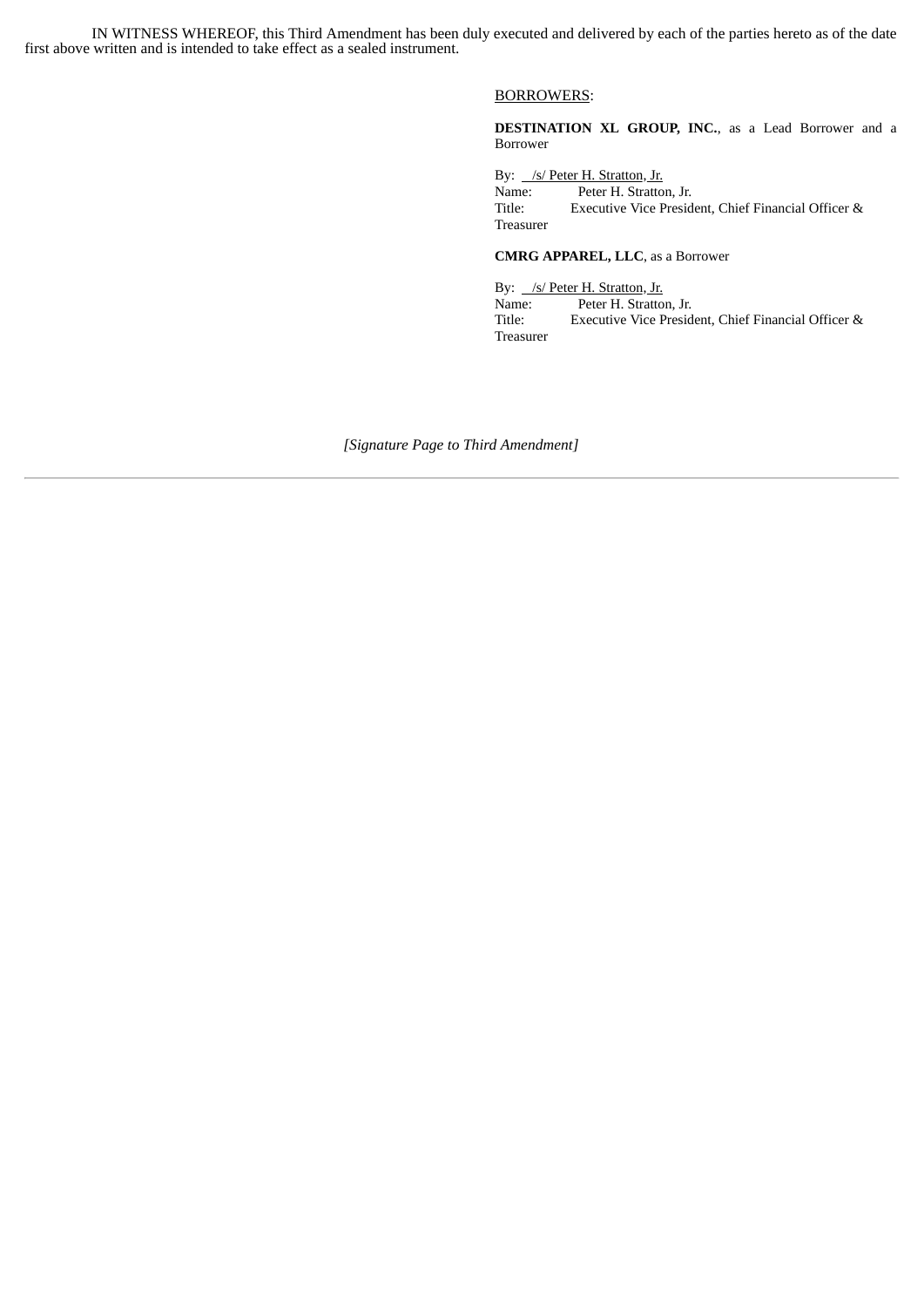#### GUARANTORS:

#### **CASUAL MALE RBT, LLC**, as a Guarantor

By: /s/ Peter H. Stratton, Jr.<br>Name: Peter H. Stratton Name: Peter H. Stratton, Jr.<br>Title: Executive Vice Presid Executive Vice President, Chief Financial Officer & Treasurer

**CAPTURE, LLC**, as a Guarantor

By: /s/ Peter H. Stratton, Jr. Name: Peter H. Stratton, Jr. Title: Executive Vice President, Chief Financial Officer & Treasurer

#### **CASUAL MALE STORE, LLC**, as a Guarantor

By: /s/ Peter H. Stratton, Jr. Name: Peter H. Stratton, Jr.<br>Title: Executive Vice Presid Executive Vice President, Chief Financial Officer & Treasurer

### **CASUAL MALE RETAIL STORE, LLC**, as a Guarantor

By: /s/ Peter H. Stratton, Jr. Name: Peter H. Stratton, Jr. Title: Executive Vice President, Chief Financial Officer & Treasurer

### **CASUAL MALE DIRECT, LLC**, as a Guarantor

By: /s/ Peter H. Stratton, Jr. Name: Peter H. Stratton, Jr. Title: Executive Vice President, Chief Financial Officer & Treasurer

### **THINK BIG PRODUCTS LLC**, as a Guarantor

By: /s/ Peter H. Stratton, Jr.<br>Name: Peter H. Stratton Peter H. Stratton, Jr. Title: Executive Vice President, Chief Financial Officer & Treasurer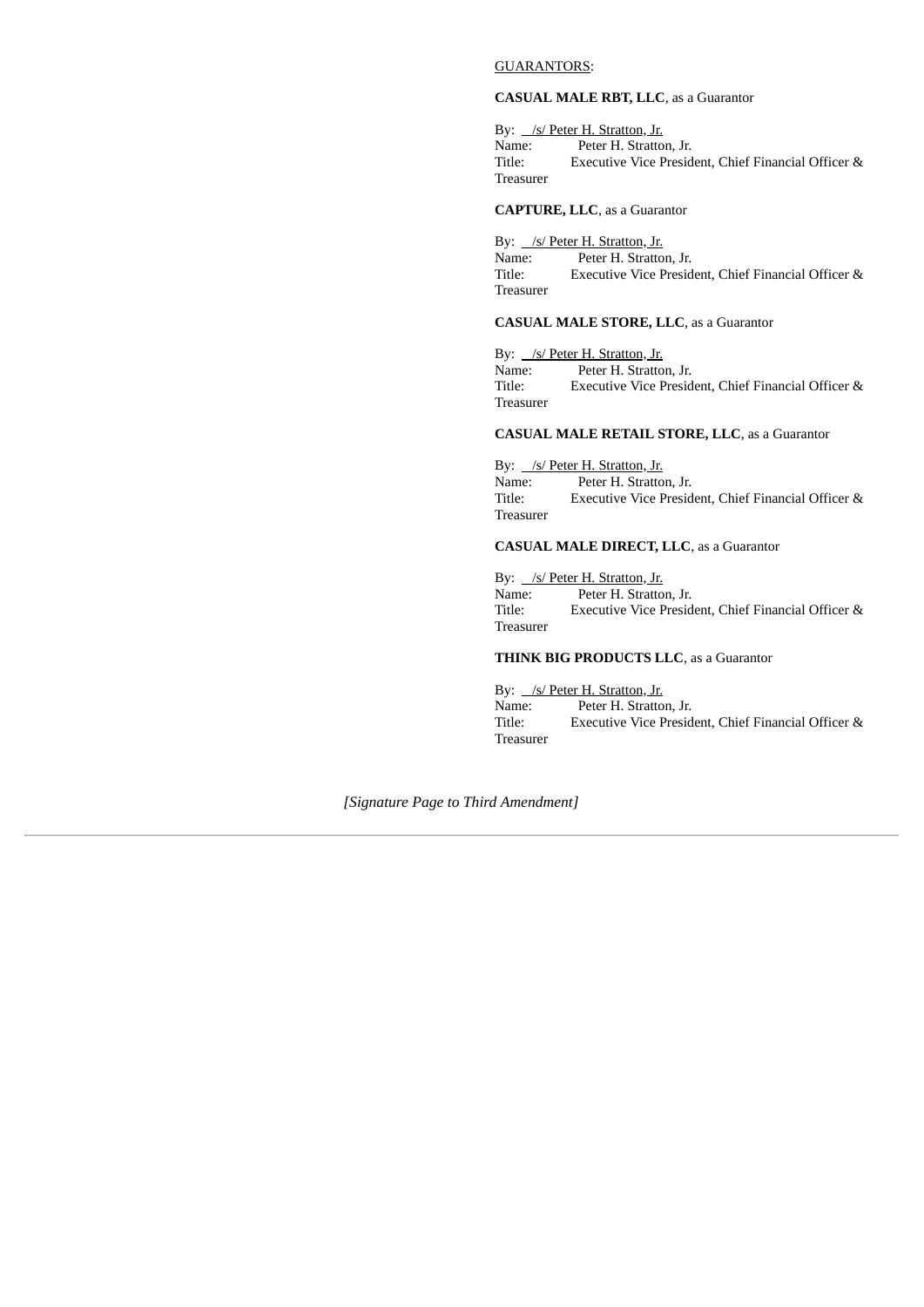#### **CMRG HOLDCO, LLC**, as a Guarantor

By: /s/ Peter H. Stratton, Jr. Name: Peter H. Stratton, Jr.<br>Title: Executive Vice Presid Executive Vice President, Chief Financial Officer & Treasurer

#### **DXLG WHOLESALE, LLC**, as a Guarantor

By: /s/ Peter H. Stratton, Jr. Name: Peter H. Stratton, Jr. Title: Executive Vice President, Chief Financial Officer & Treasurer

### **CMRG APPAREL MANAGEMENT, INC.**, as a Guarantor

By: /s/ Peter H. Stratton, Jr. Name: Peter H. Stratton, Jr.<br>Title: Executive Vice Presid Executive Vice President, Chief Financial Officer & Treasurer

#### **CMXL APPAREL, LP**, as a Guarantor

By: /s/ Peter H. Stratton, Jr.<br>Name: Peter H. Stratto Name: Peter H. Stratton, Jr.<br>Title: Executive Vice Presid Executive Vice President, Chief Financial Officer & Treasurer

#### **CASUAL MALE (EUROPE), LLC**, as a Guarantor

### By: /s/ Peter H. Stratton, Jr.

Name: Peter H. Stratton, Jr. Title: Executive Vice President, Chief Financial Officer & Treasurer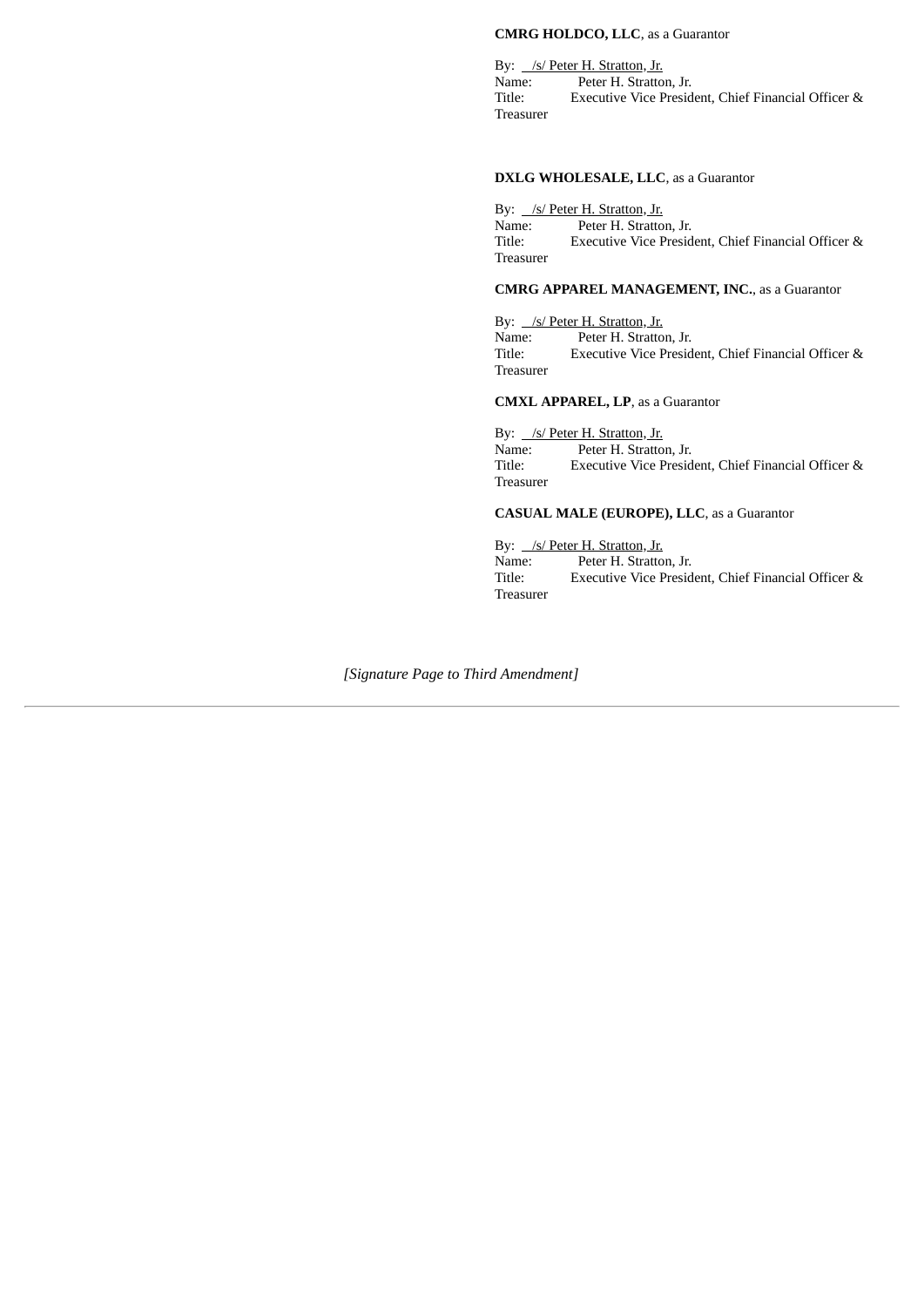AGENT:

**BANK OF AMERICA, N.A.**, as Administrative Agent and as Collateral Agent

By: /s/ Christine Hutchinson Name: Christine Hutchinson Title: Senior Vice President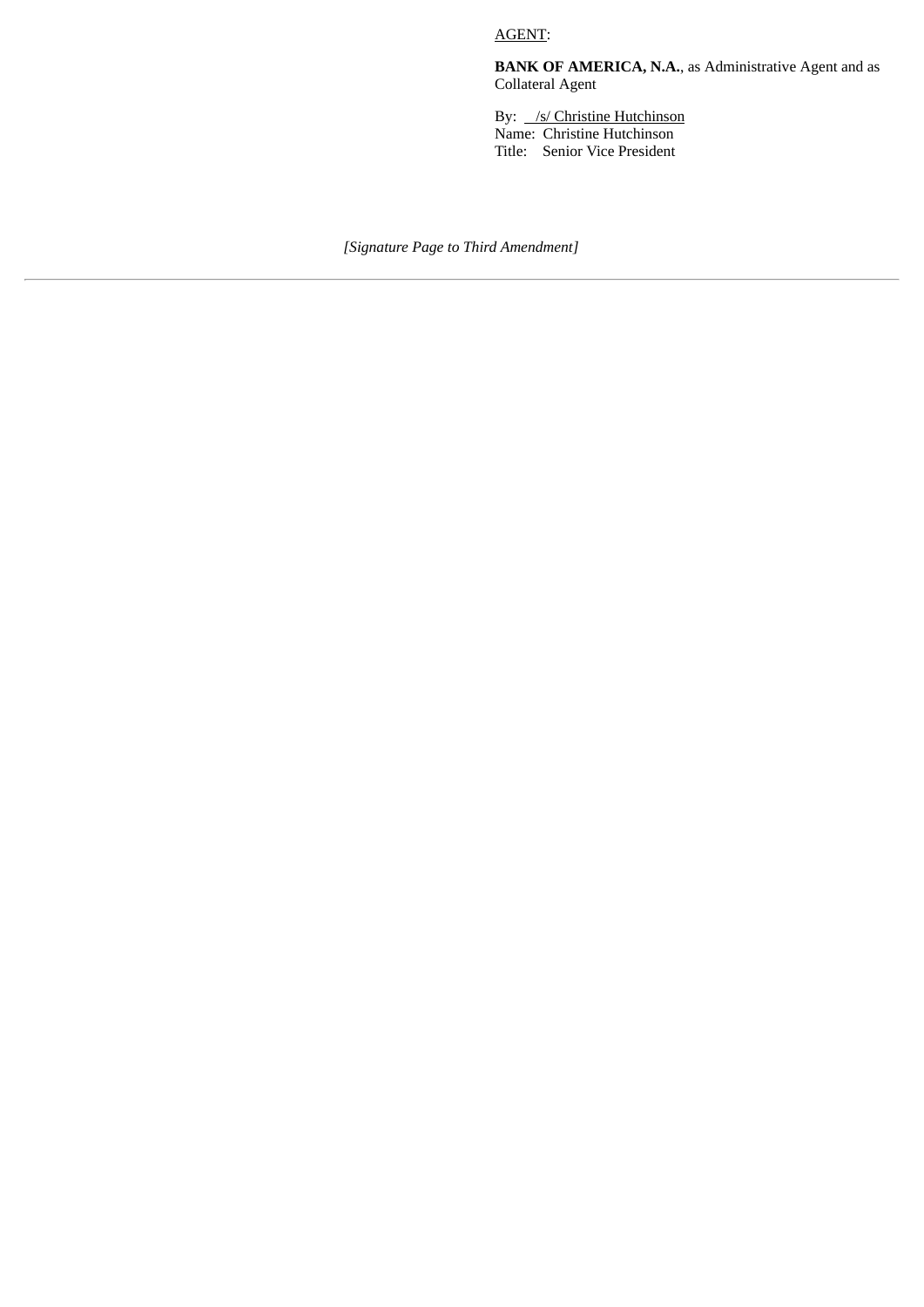### LENDERS:

**BANK OF AMERICA, N.A.**, as a Revolving Lender, a FILO Lender, L/C Issuer and Swing Line Lender

By: /s/ Christine Hutchinson Name: Christine Hutchinson Title: Senior Vice President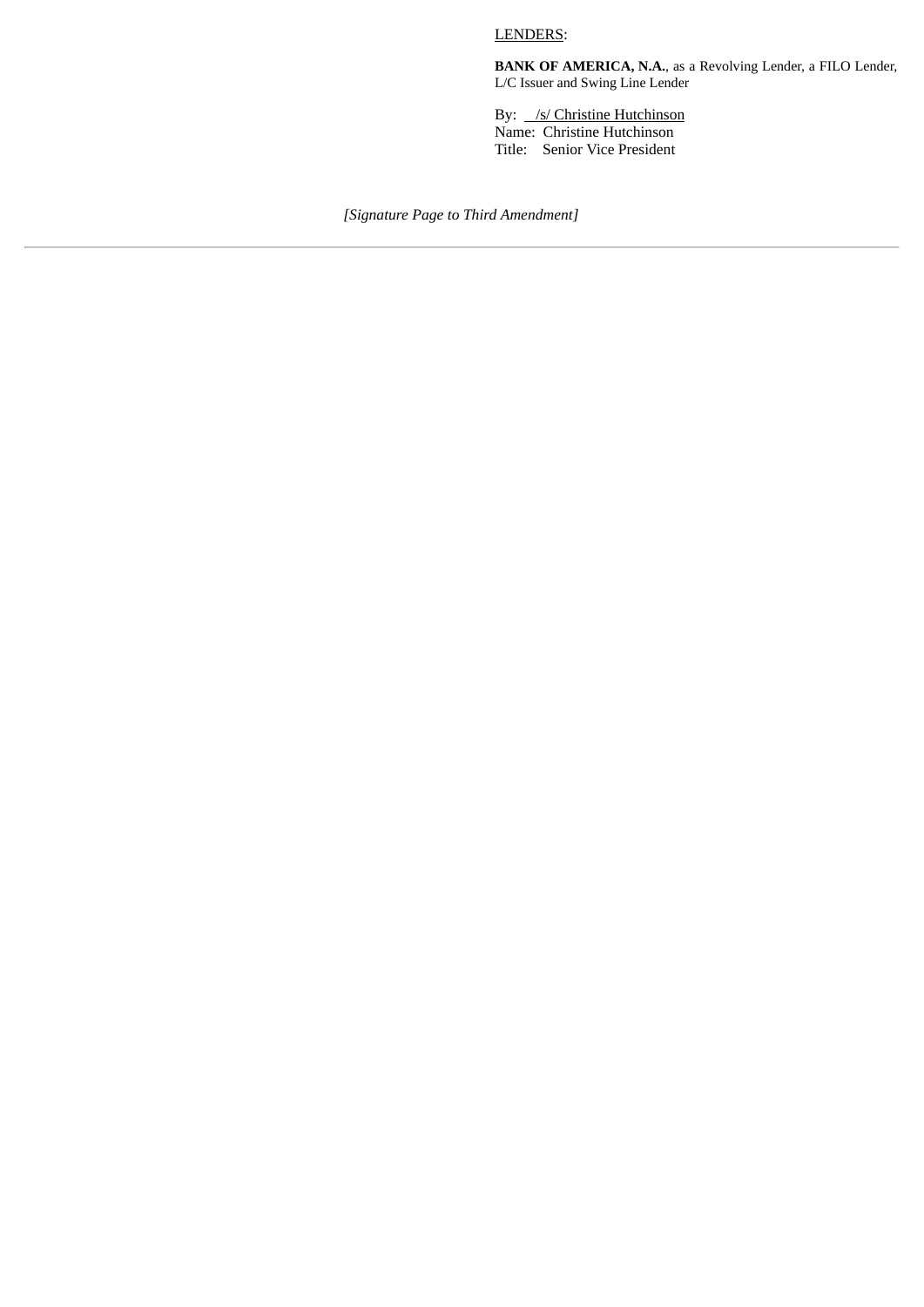By: /s/ Michael Watson Name: Michael Watson Title: Authorized Signatory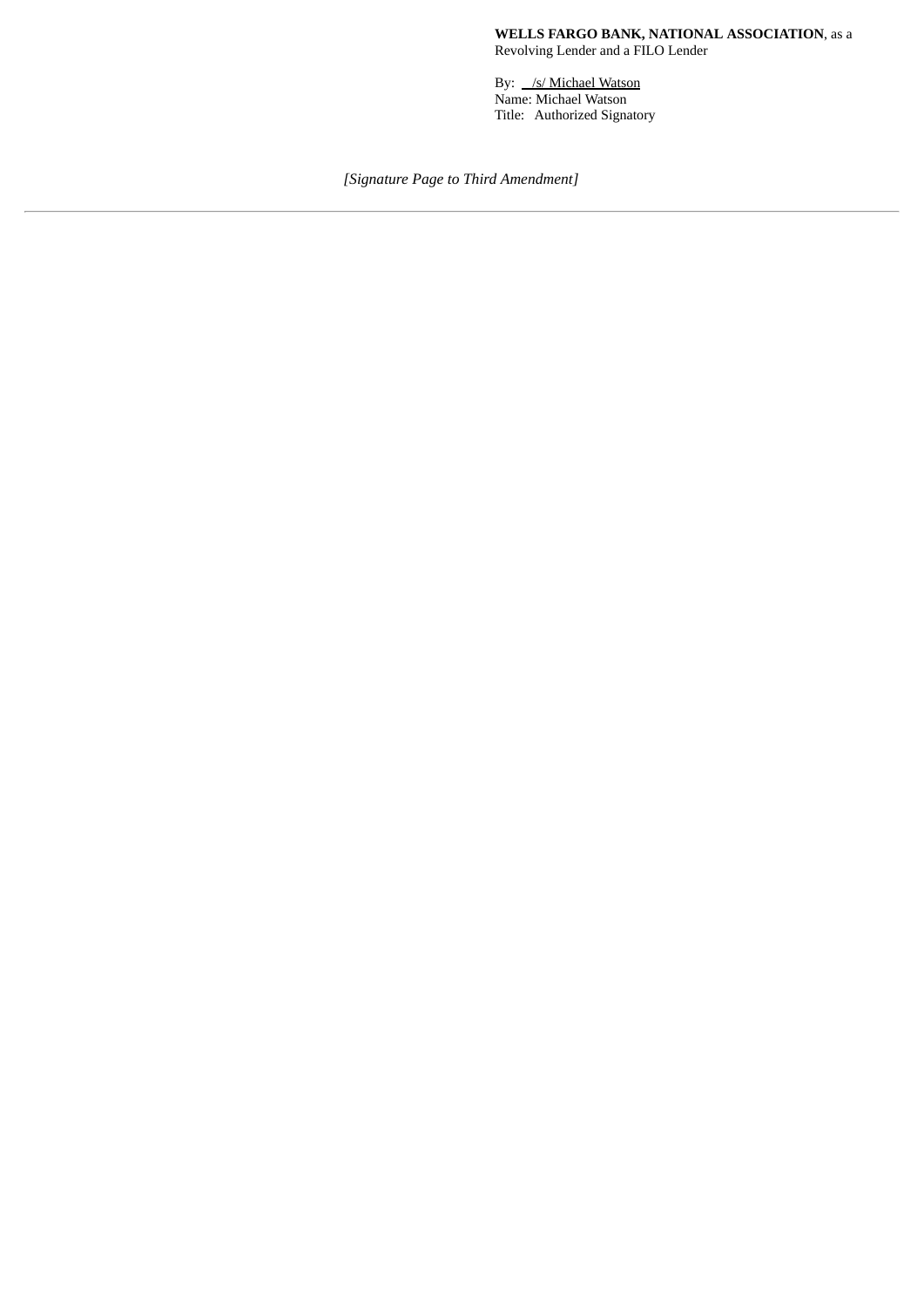**CITIZENS BANK, N.A.**, as a Revolving Lender

By: /s/ Michael Schwartz Name: Michael Schwartz Title: Vice President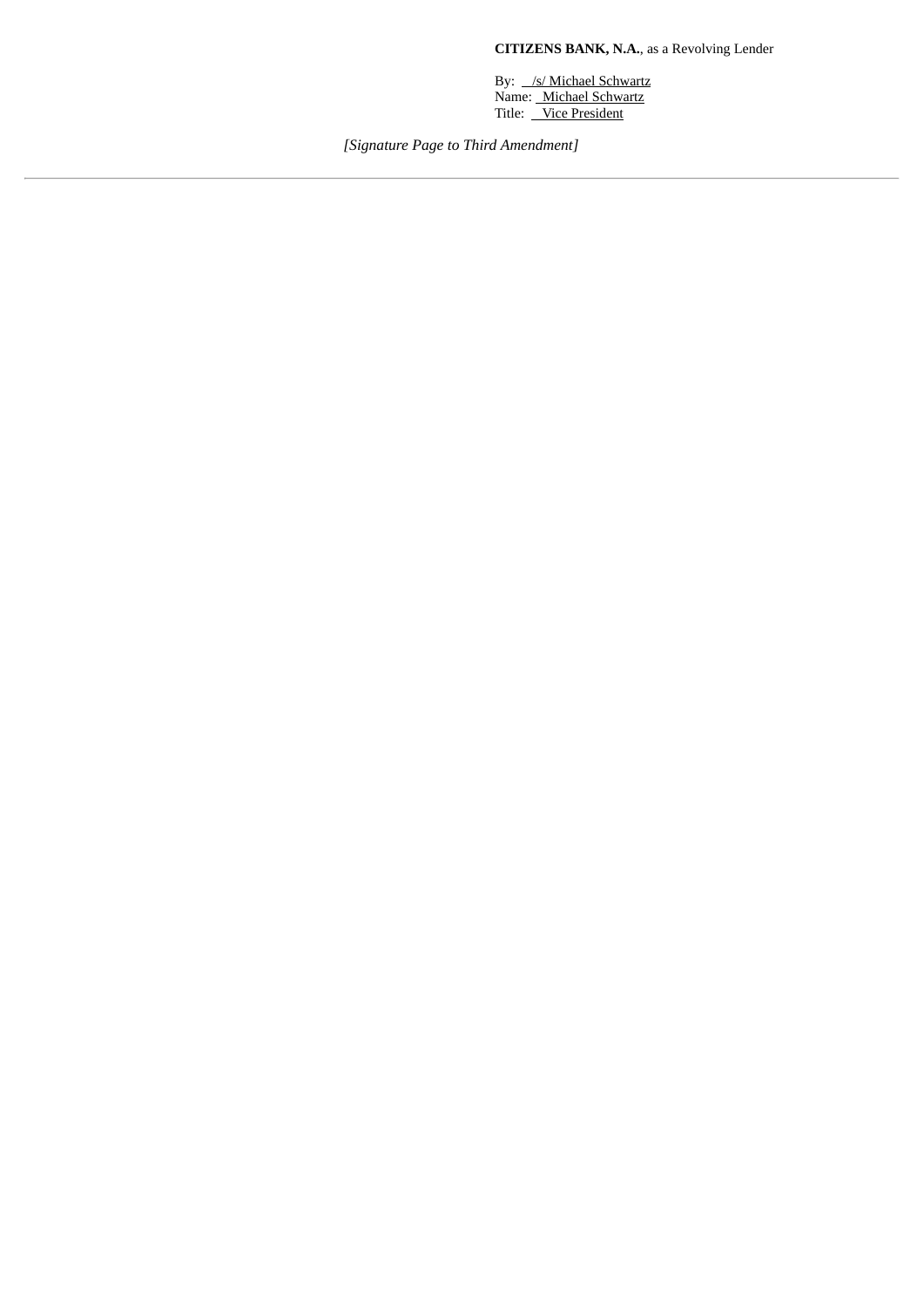ANNEX A

Exhibit F to Credit Agreement

Form of Borrowing Base Certificate

See attached.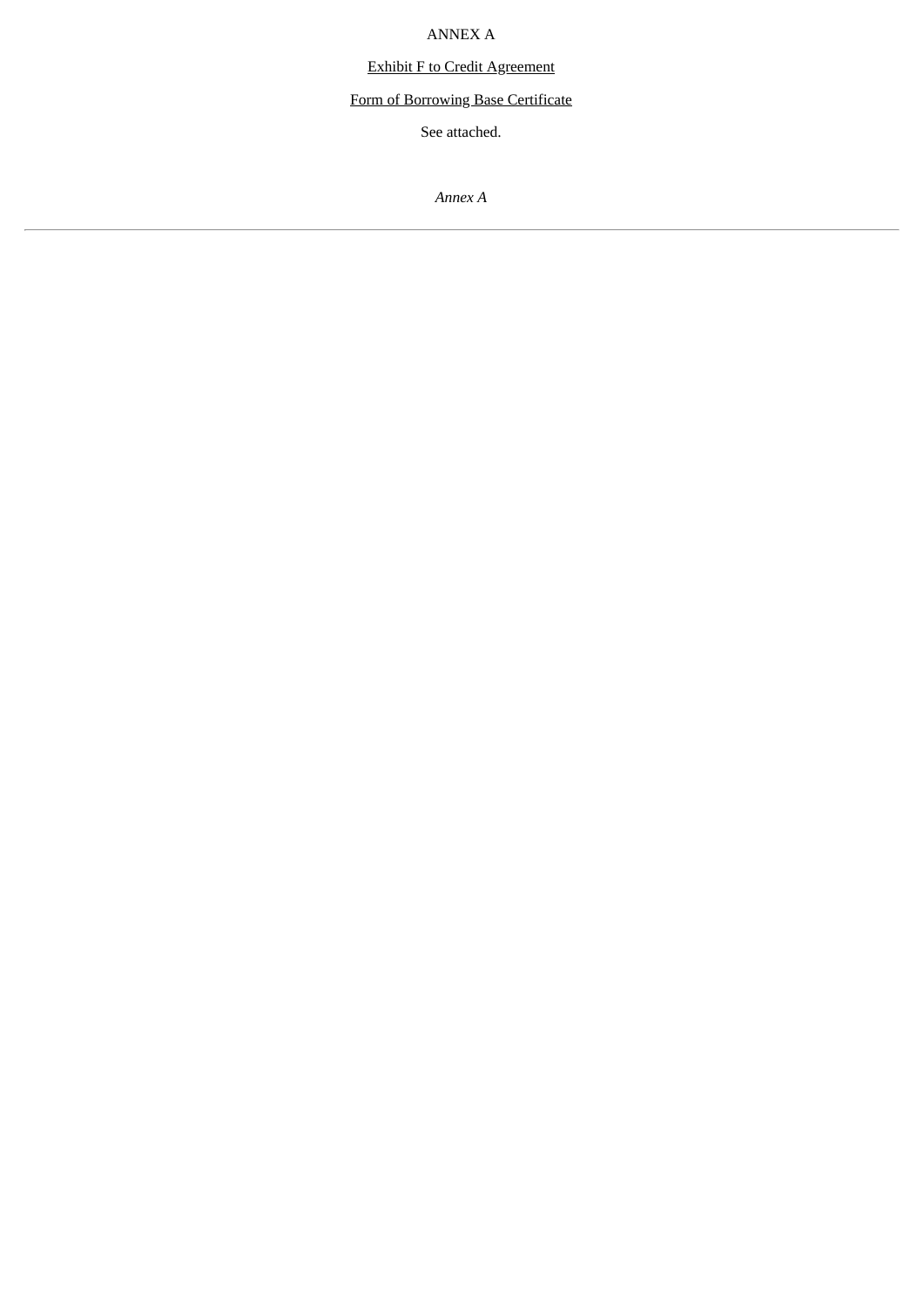#### **Destination XL Group, Inc.** Revolver Borrowing Base Certificate

Email to: [ ] Certificate No. [ ] Certificate Date **At Cost** Beginning Inventory as of: Add: Receiving/ Purchases Add: Purchase Accrual (ASN) Add: Reverse ASN Accrual Add: Freight Less: Net Sales @ Retail (memo only) Less: Cost of Goods Sold @ Cost Total Adds/ (Reductions) **At Cost** Ending Inventory as of: Less: Shrinkage at Cost Less: RTV Inventory Eligible Inventory - NOLV (101.73% Dec 16-EOM Sept/102.53% Oct-Dec 15) Advance Rate 90.0% **Total Inventory Availability \$ -** Eligible LC Inventory NOLV<br>Advance Rate Advance Rate  $85.0\%$ **Total LC Inventory Availability \$ -** In-Transit Inventory Less: Ineligibles (>45 days from<br>shipment) shipment) that is a state of the state of the state of the state of the state of the state of the state of the Eligible In-Transit Inventory - NOLV<br>Advance Rate Advance Rate  $80.0\%$ **Total In-Transit Inventory Availability \$ -** Eligible Credit Card Receivables as of: Advance Rate 20.0% and the set of the set of the set of the set of the set of the set of the set of the set of the set of the set of the set of the set of the set of the set of the set of the set of the set of the set of t **Credit Card Receivables Availability \$ -** Eligible Amazon Receivables as of: Advance Rate  $85.0\%$ **Amazon Receivables Availability (Capped at \$8 million) \$ - Total Collateral Revolver Availability \$ -**

Availability Reserves: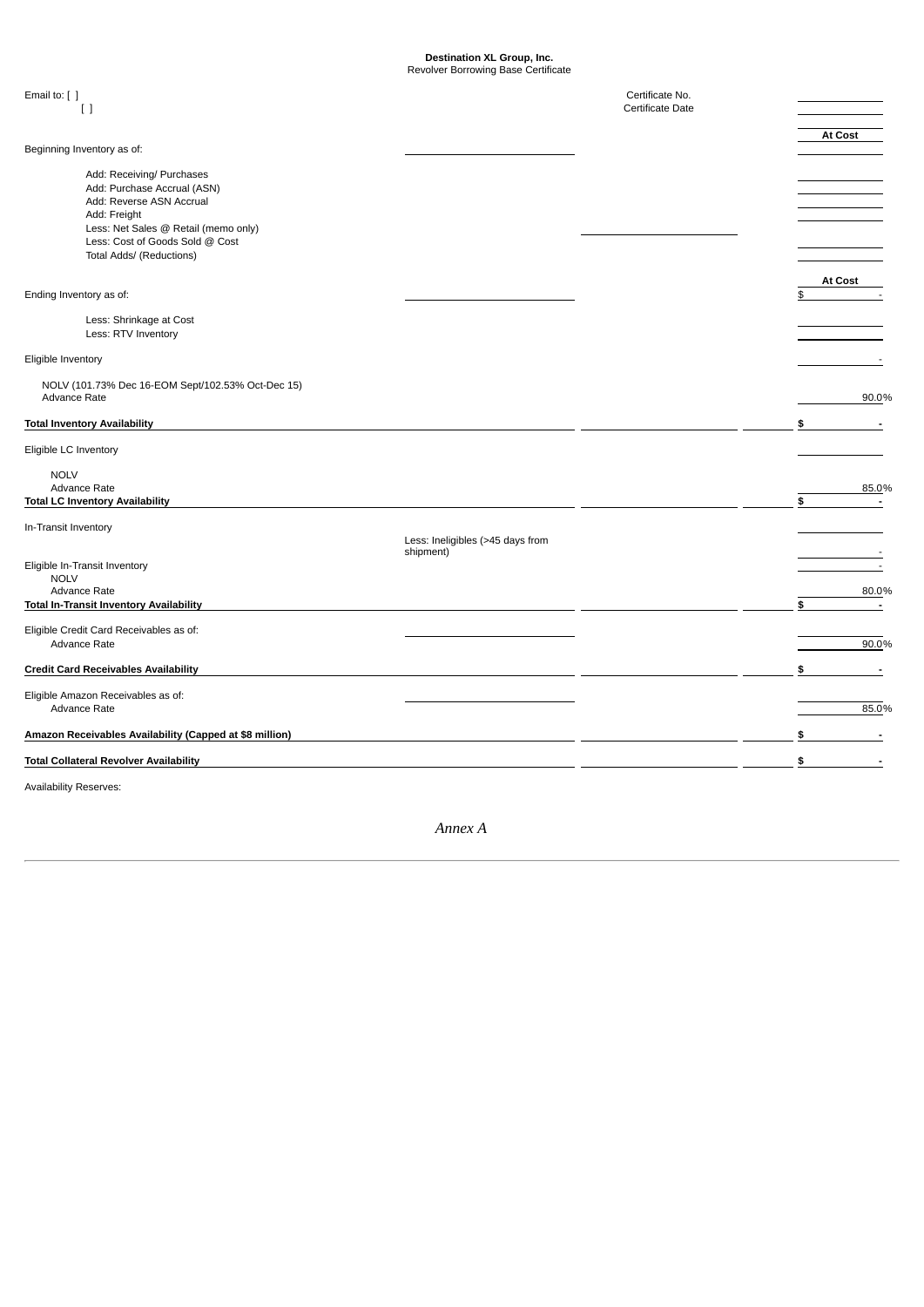| Less Landlord Reserve: 2 months: PA, VA and Wash.                               |                                         |                                                           |      |                  |
|---------------------------------------------------------------------------------|-----------------------------------------|-----------------------------------------------------------|------|------------------|
| Less Gift Certificate Merchandise Credits                                       |                                         |                                                           | 50%  |                  |
| <b>Customer Deposits (TCM&amp; Rochester)</b>                                   |                                         |                                                           | 100% |                  |
| FILO Pushdown Reserve                                                           |                                         |                                                           |      |                  |
| <b>Total Availability Reserves</b>                                              |                                         |                                                           |      | \$               |
| Revolver Availability (uncapped)                                                |                                         |                                                           |      | \$               |
|                                                                                 |                                         |                                                           |      |                  |
| Maximum Revolver Availability (\$125MM)                                         |                                         |                                                           |      | \$               |
| <b>AVAILABILITY CALCULATION</b>                                                 |                                         |                                                           |      |                  |
| Beginning Principal Balance (revolver)                                          |                                         |                                                           |      |                  |
|                                                                                 | ADD:                                    | Prior days advance                                        |      |                  |
|                                                                                 | ADD:                                    | Interest / Fees charged today                             |      |                  |
| Ending principal balance (revolver)                                             | LESS:                                   | Prior day's paydown                                       |      |                  |
|                                                                                 |                                         |                                                           |      |                  |
|                                                                                 | ADD:                                    | Outstanding Letters of Credit                             |      |                  |
| Total loan balance and L/Cs prior to request                                    |                                         |                                                           |      |                  |
| Excess Availability prior to today's request                                    |                                         |                                                           |      |                  |
|                                                                                 | <b>ADVANCE REQUEST</b>                  |                                                           |      | \$               |
|                                                                                 | <b>PAY DOWN</b>                         |                                                           |      | \$               |
| <b>Excess Revolver Availability</b>                                             |                                         |                                                           |      | \$               |
| Compliance with Covenant - Total Availability (after today's request) >= to the |                                         | Minimum Required Total Revolver                           |      |                  |
| greater of:                                                                     |                                         | Availability                                              |      | \$<br>10,000,000 |
|                                                                                 | $(a)$ \$ 10,000,000                     | Minimum Excess Availability<br>Compliance Event in effect |      | No               |
|                                                                                 | (b) 10.0% of Revolver Loan Cap (without |                                                           |      |                  |
|                                                                                 | giving effect to FILO Pushdown          |                                                           |      |                  |
|                                                                                 | Reserve)                                | \$                                                        |      |                  |

The undersigned, a Responsible Officer (as defined in the Credit Agreement referred to below) of Destination XL Group, Inc. (the "Lead Borrower"), represents and warrants that (a) the<br>information set forth above and the su others, (i) the Lead Borrower, (ii) the Borrowers party thereto from time to time, (iii) the Guarantors party thereto from time to time, (iv) the Lenders party thereto from time to time, and (v)<br>Bank of America, N.A., as a

**Destination XL Group, Inc., as Lead Borrower**

| Authorized Signature | <u> 1980 - Jan Samuel Barbara, martin d</u> |
|----------------------|---------------------------------------------|
| Name                 |                                             |
| Title                |                                             |
| Date                 |                                             |
|                      |                                             |